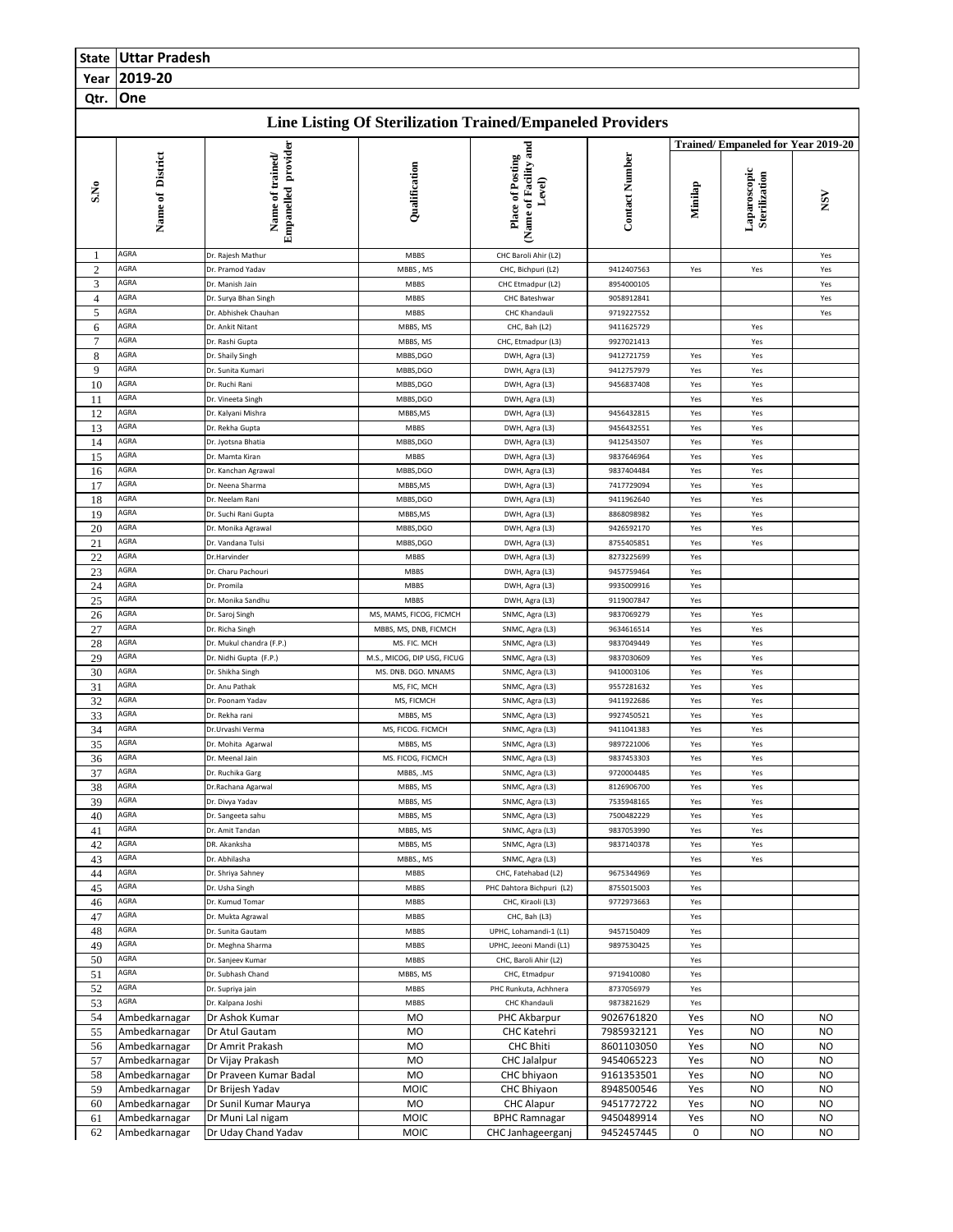| 63  | Ambedkarnagar | Dr. Vijay Tiwari           | <b>MS</b>         | Consaltant              | 9450154941  | Yes                      | Yes                      | Yes                      |
|-----|---------------|----------------------------|-------------------|-------------------------|-------------|--------------------------|--------------------------|--------------------------|
| 64  | Ambedkarnagar | Dr. B. Verma               | <b>DGO</b>        | <b>DGO</b>              | 9411108031  | Yes                      | <b>NO</b>                | <b>NO</b>                |
| 65  | Ambedkarnagar | Dr. Hemant                 | <b>DGO</b>        | <b>DGO</b>              | 8765593232  | Yes                      | <b>NO</b>                | NO                       |
| 66  | Amethi        | Dr. Vijay Kumar Gupta      |                   | CHC Gauriganj           |             | ÷                        | y                        | $\Box$                   |
|     |               |                            |                   |                         |             |                          |                          |                          |
| 67  | Amethi        | Dr. Rakesh Kumar Saxena    | <b>DGO</b>        | <b>CHC</b> Gauriganj    |             | $\overline{\phantom{a}}$ | y                        | y                        |
| 68  | Amethi        | Dr. Poornima Kori          |                   | CHC Jagdishpur          |             | $\mathbb{R}^2$           | y                        | $\overline{\phantom{a}}$ |
| 69  | Amethi        | GSV Laxmi Singh            |                   | <b>CHC Amethi</b>       |             | у                        | $\overline{\phantom{a}}$ | $\overline{\phantom{a}}$ |
| 70  | Auraiya       | DR. SHASHI BALA SINGH      | <b>DGO</b>        | CMO OFFICE AURAIYA      | 9897342560  |                          | Y                        |                          |
| 71  | Azamgarh      | DR. Lal Mani               | <b>DGO</b>        | <b>DWH</b>              |             | J                        |                          |                          |
| 72  | Azamgarh      | DR. Shipra Singh           | <b>DGO</b>        | <b>DWH</b>              |             | $\sqrt{2}$               |                          |                          |
| 73  | Azamgarh      | DR. Aslam                  | <b>DGO</b>        | <b>DWH</b>              |             | J                        |                          |                          |
| 74  | Azamgarh      | DR. Brijesh Patel          | MS Surgery        | FRU CHC Bilariya Ganj   |             | $\sqrt{2}$               | $\sqrt{2}$               |                          |
|     |               |                            |                   |                         |             |                          |                          |                          |
| 75  | Azamgarh      | DR. Santosh Gupta          | <b>MS Surgery</b> | <b>DMH</b>              |             |                          |                          |                          |
| 76  | Azamgarh      | Dr. Devendra Singh         | <b>MBBS</b>       | <b>BPHC Tarwa</b>       |             |                          |                          | $\sqrt{2}$               |
| 77  | Azamgarh      | Dr. Ramesh Sonkar          | <b>MBBS</b>       | <b>BPHC Thekma</b>      |             |                          |                          |                          |
| 78  | Azamgarh      | Dr. Satish Kanojiya        | <b>MS Surgery</b> | <b>DHM</b>              |             |                          |                          |                          |
| 79  | Azamgarh      | Dr. Anand                  | <b>MS Surgery</b> | CHC Lalganj             |             |                          | J                        |                          |
| 80  | Azamgarh      | Dr. Deepti                 | <b>DGO</b>        | <b>DWH</b>              |             | $\sqrt{2}$               |                          |                          |
| 81  |               |                            |                   |                         |             |                          |                          |                          |
|     | Baghpat       | 0                          | $\boldsymbol{0}$  | $\boldsymbol{0}$        |             | $\boldsymbol{0}$         | $\overline{0}$           | $\overline{0}$           |
| 82  | Bahraich      | Dr Rabiya Sultana          | <b>MBBS</b>       | <b>DWH</b>              | 9416571177  | Yes                      | No                       | N <sub>O</sub>           |
| 83  | Bahraich      | Dr Anjoo Sriwastava        | <b>MBBS</b>       | <b>DWH</b>              | 9415571941  | No                       | Yes                      | <b>NO</b>                |
| 84  | Bahraich      | Dr N B Jaiswal             | <b>MBBS</b>       | CHC Payagpur            | 9721680953  | No                       | No                       | Yes                      |
| 85  | Bahraich      | Dr S K Tripathi            | <b>MBBS</b>       | DH M                    | 8009993106  | Yes                      | No                       | <b>NO</b>                |
|     |               |                            |                   |                         |             |                          |                          |                          |
| 86  | Bahraich      | Dr SK Singh                | <b>MBBS</b>       | FRU CHC Kaisorganj      | 9415470065  | Yes                      | No                       | Yes                      |
| 87  | Bahraich      | Dr Pitambar Maurya         | <b>MBBS</b>       | CHC Jarwal (Mustfabad)  | 9125370964  | Yes                      | No                       | <b>NO</b>                |
| 88  | Bahraich      | Dr Ram Narayan Verma       | <b>MBBS</b>       | <b>CHC Motipur</b>      | 9838891334  | No                       | No                       | Yes                      |
| 89  | Bahraich      | Dr Anuradha Mishra         | <b>MBBS</b>       | <b>DWH</b>              | 8601860344  | Yes                      | No                       | N <sub>O</sub>           |
| 90  | Bahraich      | Dr Anil Kumar              | <b>DGO</b>        | CHC Kaisarganj          | 9918021592  | No                       | Yes                      | Yes                      |
| 91  | Bahraich      | Dr Madhu Gairola           | <b>DGO</b>        | <b>DWH</b>              | 8005192750  | No                       | Yes                      | N <sub>O</sub>           |
| 92  | Bahraich      | Dr F R Malik               | Surgeon           | <b>DMH</b>              | 9415151944  | No                       | Yes                      | Yes                      |
| 93  | Bahraich      | Dr R K Basant              | Surgeon           | <b>DHM</b>              | 9889815629  | Yes                      | Yes                      | Yes                      |
|     |               |                            |                   |                         |             |                          |                          |                          |
| 94  | Bahraich      | Dr Pankaj Sriwastav        | Surgeon           | <b>DMH</b>              | 9473691448  | Yes                      | Yes                      | Yes                      |
| 95  | Bahraich      | Dr. Mant Dev               | <b>DGO</b>        | Balha                   | 8707008693  | No                       | Yes                      | <b>NO</b>                |
| 96  | Bahraich      | Dr. Sanjay Solanki         | <b>MBBS</b>       | Balha                   | 9839380887  | No                       | No                       | Yes                      |
| 97  | Bahraich      | Dr. Vinod Kumar            | <b>MBBS</b>       | Kaiserganj              | 9415847660  | No                       | No                       | Yes                      |
| 98  | Bahraich      | Dr. Pratap Kumar Gautam    | <b>MBBS</b>       | Huzoorpur               | 9453403255  | No                       | No                       | Yes                      |
| 99  | Bahraich      | Dr. Archit Srivastav       | <b>MBBS</b>       | CHC Charda              | 7905203611  | No                       | No                       | Yes                      |
| 100 | Bahraich      | Dr. R.K. Mishra            | <b>DGO</b>        | CHC Vishesarganj        | 9918547118  | No                       | No                       | Yes                      |
| 101 | Bahraich      | Dr. J.P. Pandey            | <b>DGO</b>        | <b>CHC Payagpur</b>     | 91611759640 | No                       | Yes                      | <b>NO</b>                |
|     |               |                            |                   |                         |             |                          |                          |                          |
| 102 | Bahraich      | Dr. Shishir Kumar          | <b>MS</b>         | CHC Kaiserganj          | 7080836555  | No                       | Yes                      | N <sub>O</sub>           |
| 103 | Bahraich      | Dr. Minakshi               | <b>MBBS</b>       | CHC Nanpara             | $\mathbf 0$ | Yes                      | <b>NO</b>                | N <sub>O</sub>           |
| 104 | <b>Ballia</b> | Dr Anand Kumar             | MS-Surgery        | CHC, Narahi             | 9431456411  | No                       | Yes                      | No                       |
| 105 | <b>Ballia</b> | Dr Neveen Kumar Singh      | <b>MBBS</b>       | CHC, Sonbarsha          | 9415481625  | No                       | No                       | Yes                      |
| 106 | <b>Ballia</b> | Dr Vinod Kumar Singh       | MS-Surgery        | CHC, Khejuri            | 9450779728  | No                       | Yes                      | Yes                      |
| 107 | <b>Ballia</b> | Dr Arvind Singh            | MS-Surgery        | District Male Hospital  | 9415386045  | No                       | Yes                      | No                       |
| 108 | <b>Ballia</b> | Dr Raveendra Nath Upadhyay | MS-Surgery        | District Male Hospital  | 9415248387  | No                       | Yes                      | Yes                      |
| 109 | <b>Ballia</b> | Dr Sumita sinha            | <b>MBBS</b>       | District women Hospital | 9415252416  | Yes                      | Yes                      | No                       |
|     |               |                            |                   |                         |             |                          |                          |                          |
| 110 | <b>Ballia</b> | Dr Asha Singh              | <b>MBBS</b>       | District Women Hospital | 9793336521  | Yes                      | Yes                      | No                       |
| 111 | Ballia        | Dr Sangam Singh            | <b>DGO</b>        | District Women Hospital | 9918692499  | Yes                      | Yes                      | No                       |
| 112 | <b>Ballia</b> | Dr. Tanveer Azam ansari    | <b>MBBS</b>       | CHC, Siar               | 8009168015  | Yes                      | Yes                      | No                       |
| 113 | <b>Ballia</b> | Dr. Anil Kumar             | <b>MBBS</b>       | DH                      | 9415359840  | No                       | Yes                      | No                       |
| 114 | <b>Ballia</b> | Dr. Raquif Akhtar          | <b>MBBS</b>       | CHC, Sikandarpur        | 7800423466  | Yes                      | No                       | No                       |
| 115 | <b>Ballia</b> | Dr. Sanjeev Kumar          | <b>MBBS</b>       | BPHC, Nagra             | 9661865765  | Yes                      | No                       | No                       |
| 116 | <b>Ballia</b> | Dr. Neshat Saahbuddin      | <b>MBBS</b>       | BPHC, Maniyar           | 9918503237  | Yes                      | No                       | No                       |
| 117 | <b>Ballia</b> | Dr.Sharvesh Kumar Gupta    | <b>MBBS</b>       | BPHC, Nagra             | 9452908383  | Yes                      | No                       | No                       |
| 118 | <b>Ballia</b> |                            | <b>MBBS</b>       | CHC, Sikandarpur        | 9369179590  | Yes                      | No                       | No                       |
|     |               | Dr. Vyas Kumar             |                   |                         |             |                          |                          |                          |
| 119 | <b>Ballia</b> | Dr. Avinash                | <b>MBBS</b>       | CHC, Sonbarsha          | 9455680771  | Yes                      | No                       | No                       |
| 120 | <b>Ballia</b> | Dr. Devnity                | <b>MBBS</b>       | CHC, Sonbarsha          | 9415220219  | Yes                      | No                       | No                       |
| 121 | <b>Ballia</b> | Dr. Abdul Gaffar Ansari    | MBBS              | CHC, Rasra              | 9415806317  | Yes                      | No                       | No                       |
| 122 | <b>Ballia</b> | Dr. Shailendra Singh Ravat | <b>MBBS</b>       | CHC, Rasra              | 7466817181  | Yes                      | No                       | No                       |
| 123 | <b>Ballia</b> | Dr. Mohammad Sharfraj      | <b>MBBS</b>       | CHC, Rasra              | 8126316265  | Yes                      | No                       | No                       |
| 124 | <b>Ballia</b> | Dr. Braj Kumar             | <b>MBBS</b>       | CHC, Rasra              | 8539836259  | Yes                      | No                       | No                       |
| 125 | <b>Ballia</b> | Dr.Mokram Ahmad            | <b>MBBS</b>       | New PHC Gangapur        | 8809313242  | Yes                      | No                       | No                       |
|     | <b>Ballia</b> |                            | <b>MBBS</b>       | CHC, Khejuri            |             | Yes                      | No                       |                          |
| 126 |               | Dr. Ratnesh Kumar          |                   |                         | 9125940318  |                          |                          | No                       |
| 127 | <b>Ballia</b> | Dr Purendar kumar          | <b>MBBS</b>       | BPHC, Murli Chapra      | 9984518180  | No                       | No                       | Yes                      |
| 128 | Balrampur     | Dr. Mahi Kirti             | <b>DGO</b>        | DH                      | 9452564431  | Yes                      | Yes                      |                          |
| 129 | Balrampur     | Dr. P K Mishra             | <b>DGO</b>        | DH                      | 9506412395  | Yes                      | Yes                      |                          |
| 130 | Balrampur     | Dr. R K Singh              | <b>DGO</b>        | DH                      | 9415188393  | Yes                      | Yes                      | Yes                      |
| 131 | Balrampur     | Dr. R P Mishra             | MS-Surgery        | DCH                     | 9452946993  | Yes                      | Yes                      | Yes                      |
| 132 | Balrampur     | Dr. Arun                   | MS-Surgery        | DCH                     | 9651684516  | Yes                      | Yes                      |                          |
| 133 | Balrampur     |                            | <b>MBBS</b>       | Tulsipur                |             | Yes                      |                          |                          |
|     |               | Dr. Sarika Sahu            |                   |                         |             |                          |                          |                          |
| 134 | Banda         | Dr Usha Singh              | <b>DGO</b>        | <b>DWH</b>              | 8005192742  | Minilap                  | 0                        | 0                        |
| 135 | Banda         | Dr MC Pal                  | <b>MBBS</b>       | CMO Office Banda        | 9450814301  | Minilap                  | 0                        | 0                        |
| 136 | Banda         | Dr VK Srivastav            | MBBS              | CHC-Atarra              | 9450226158  | Minilap                  | 0                        | 0                        |
| 137 | Banda         | Dr Narendra Vishvakarma    | <b>MBBS</b>       | PHC-Badokhar Khurd      | 8005193409  | Minilap                  | 0                        | 0                        |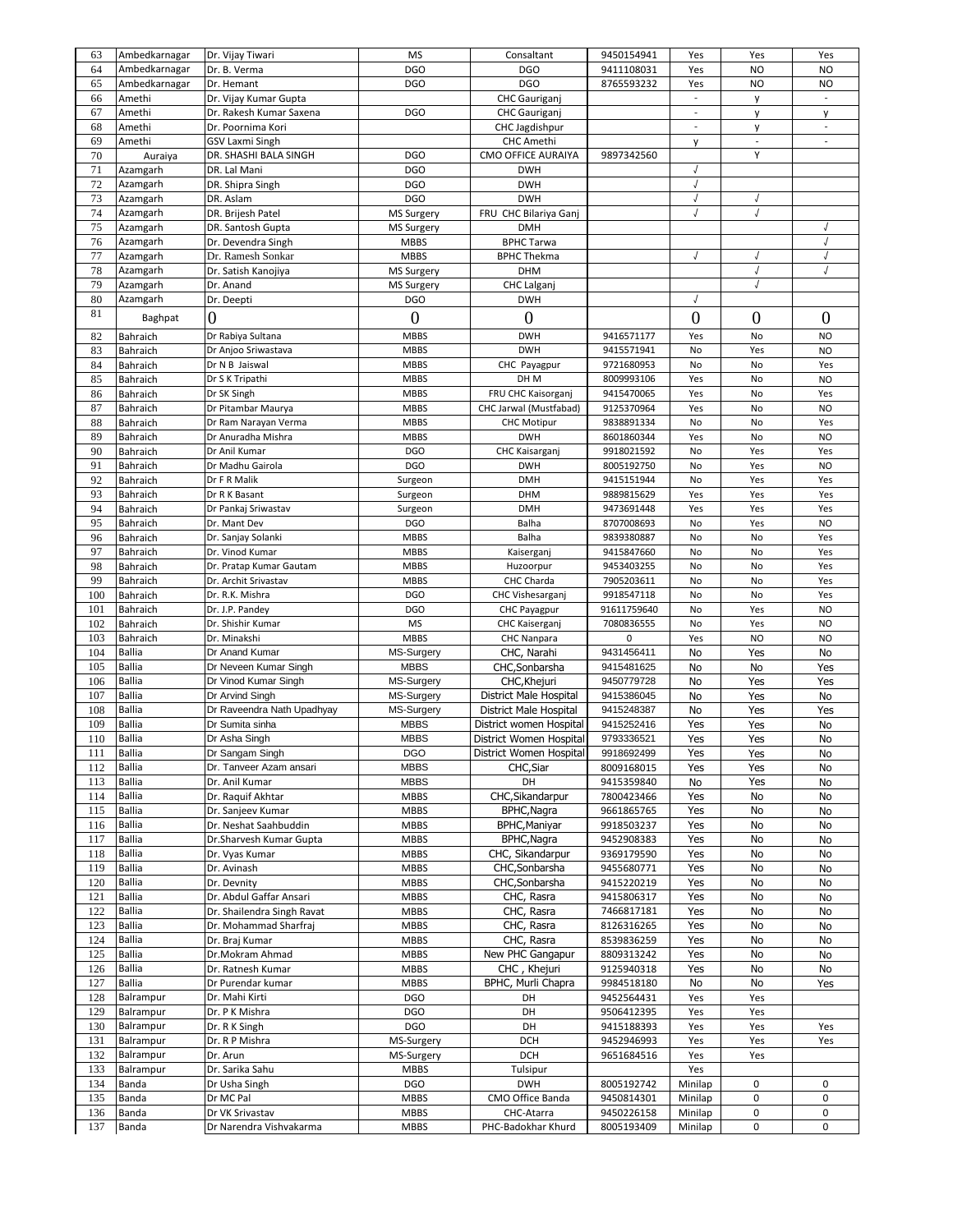| 138 | Banda         | Dr Neeraj Patel               | <b>MBBS</b>         | CHC-Naraini                  | 9670079007 | Minilap                  | 0                        | 0                        |
|-----|---------------|-------------------------------|---------------------|------------------------------|------------|--------------------------|--------------------------|--------------------------|
| 139 | Banda         | Dr Asutosh Mishra             | <b>MBBS</b>         | DWH-Banda                    | 8115002490 | Minilap                  | 0                        | 0                        |
| 140 | Banda         | Dr Charu Gautam               | <b>DGO</b>          | DWH-Banda                    | 9451434125 | Minilap                  | 0                        | 0                        |
| 141 | Banda         | Dr Manorma Srivastav          | MBBS (Pvt)          | HTC-Banda                    | 9415143203 | Minilap                  | 0                        | $\mathbf 0$              |
| 142 | Banda         | Dr Onkar Nath Kaushal         | <b>MBBS</b>         | AD-Chitrakoot Dham           | 9450494102 | 0                        | 0                        | 24                       |
| 143 |               |                               |                     |                              |            |                          | 0                        |                          |
|     | Banda         | Dr Pawan Patel                | <b>MBBS</b>         | CHC-Baheri                   | 9532404385 | 0                        |                          | <b>NSV</b>               |
| 144 | BARABANKI     | AJEET KUMAR SING              | <b>MS SURGEON</b>   | CHCH DEWA                    |            | 0                        | YES                      | YES                      |
| 145 | BARABANKI     | ABHA ASHUTOSH                 | <b>DGO</b>          | <b>DWH</b>                   |            | 0                        | YES                      | 0                        |
| 146 | BARABANKI     | <b>BENJEER</b>                | <b>DGO</b>          | <b>DWH</b>                   |            | 0                        | YES                      | 0                        |
| 147 | BARABANKI     | <b>RAJEEV SINGH</b>           | <b>MBBS</b>         | <b>CMO OFFICE</b>            |            | 0                        | 0                        | YES                      |
| 148 | Bareilly      | Dr. Shashi Gupta              | <b>DGO</b>          | DWH, Bareilly                | 9410429717 | No                       | Yes                      | No                       |
| 149 | Bareilly      | Dr. Neelam Rani Arya          | <b>DGO</b>          | DWH, Bareilly                | 8929201443 | No                       | Yes                      | No                       |
| 150 | Bareilly      | Dr. A.A. Ansari               | <b>MS</b>           | CMO Office, Bareilly         | 9719291723 | No                       | Yes                      | Yes                      |
| 151 | Bareilly      | Dr. J.P. Morya                | MS                  | CHC Baheri, Bareilly         | 9412417914 | No                       | Yes                      | Yes                      |
| 152 | Bareilly      | Dr. Shudesh Kumari            | <b>DGO</b>          | DLO Office, Bareilly         | 9412288200 | No                       | Yes                      | No                       |
| 153 | Bareilly      | Dr. Suman Dutt Gautam         | <b>DGO</b>          | olice line Hospital, Bareill | 9411852563 | No                       | Yes                      | No                       |
| 154 | Bareilly      | Dr. Shilpi Kesharwani         | <b>DGO</b>          | DWH, Bareilly                | 9720798633 | No                       | Yes                      | No                       |
| 155 | Bareilly      | Dr. Alka Katiyar              | <b>DGO</b>          | PAC Hospital, Bareilly       |            | No                       | Yes                      | No                       |
| 156 | Bareilly      | Dr. Quadra Sultana            | <b>DGO</b>          | DWH, Bareilly                | 9412603483 | No                       | Yes                      | No                       |
| 157 | Bareilly      | Dr. A. K. Gupta               | <b>MS</b>           | DH, Bareilly                 | 9415175773 | No                       | No                       | Yes                      |
| 158 | Bareilly      | Dr. M. P. Singh               | MS                  | DH, Bareilly                 | 9837022855 | No                       | No                       | Yes                      |
| 159 | Bareilly      | Dr. Aneeta Dasmana            | <b>MBBS</b>         | DWH, Bareilly                | 9412606012 | Yes                      | No                       | No                       |
| 160 | Bareilly      | Dr. Shashi Katiyar            | <b>MBBS</b>         | DWH, Bareilly                | 9457010662 | Yes                      | No                       | No                       |
| 161 | Bareilly      | Dr. Prachi Singh              | <b>MBBS</b>         | CHC Baheri, Bareilly         | 8171615666 | Yes                      | No                       | No                       |
| 162 | Bareilly      | Dr. Kiran Bala                | <b>MBBS</b>         | DWH, Bareilly                | 9415574335 | Yes                      | No                       | No                       |
| 163 | Bareilly      | Dr. Sadhna Agarwal            | <b>MBBS</b>         | UHC, Bareilly                | 9412738755 | No                       | Yes                      | No                       |
| 164 | Basti         | Dr Anand Ojha                 | MS-Surgery          | Surgeon                      | 8112401819 | No                       | Yes                      | Yes                      |
| 165 | Basti         | Dr.A.P.D. Dewedi              | MS GN Surgeon       | DWH, Basti                   | 9451428401 | No                       | Yes                      | No                       |
| 166 | Basti         | Dr.Seema Chaudharv            | <b>DGO</b>          | DWH, Basti                   | 9415173267 | Yes                      | No                       | No                       |
| 167 |               |                               | <b>DGO</b>          | DWH, Basti                   | 9415785607 |                          |                          | No                       |
|     | Basti         | Dr Mamta Rani                 |                     |                              | 8299711785 | Yes                      | yes                      |                          |
| 168 | Basti         | Dr Anita verma                | <b>MBBS</b>         | DWH, Basti                   |            | Yes                      | No                       | No                       |
| 169 | Basti         | Dr Archana Pandey             | <b>MBBS</b>         | DWH, Basti                   | 9795344896 | Yes                      | No                       | No                       |
| 170 | Basti         | Dr Seema Sharma               | <b>MBBS</b>         | CHC Harriya                  | 9838351730 | Yes                      | No                       | No                       |
| 171 | Basti         | Dr Sitaram Kanaujia           | <b>DGO</b>          | DWH, Basti                   | 9450554580 | No                       | Yes                      | No                       |
| 172 | Basti         | Dr V.K srivastava             | MS-Surgery          | Surgeon DH Basti             | 9415122207 | No                       | yes                      | No                       |
| 173 | Basti         | Dr.G.D.Yadav                  | <b>DGO</b>          | <b>DWH</b>                   | 9454777910 | yes                      | No                       | <b>NO</b>                |
| 174 | Basti         | Dr Sweta Srivastava           | <b>DGO</b>          | <b>DWH</b>                   | 8795677203 | yes                      | <b>NO</b>                | <b>NO</b>                |
| 175 | <b>BIJNOR</b> | Dr Abha Varma                 | <b>DGO</b>          | DWH-DH Bijnor                | 7300769287 | Yes                      | Yes                      | No                       |
| 176 | <b>BIJNOR</b> | Dr Ritu Chauhan               | <b>DGO</b>          | DWH-DH Bijnor                | 9870788463 | Yes                      | No                       | No                       |
| 177 | <b>BIJNOR</b> | Dr Gyan Chand                 | <b>MBBS</b>         | DCH-DH Bijnor                | 9412153396 | No                       | No                       | Yes                      |
| 178 | <b>BIJNOR</b> | Dr Indu Bala                  | <b>DGO</b>          | Akansha Hospital Bijnor      | 9634288585 | Yes                      | Yes                      | No                       |
| 179 |               |                               | GYNECOLOGIST/DG     |                              |            |                          |                          |                          |
|     | Budaun        | Dr Rekha Rani                 | O                   | <b>DWH</b> Budaun            | 9839659337 | ä,                       | Lap                      |                          |
| 180 | Budaun        | Dr Shobha agrawal             | <b>GYNECOLOGIST</b> | <b>DWH</b> Budaun            | 9410832549 |                          | Lap                      |                          |
| 181 | Budaun        | Dr Hakim singh                | <b>GYNECOLOGIST</b> | <b>DWH</b> Budaun            | 9412159423 | Mini Lap                 | Lap                      | <b>NSV</b>               |
| 182 | Budaun        | Dr Ruchi gupta                | <b>GYNECOLOGIST</b> | <b>DWH</b> Budaun            | 9760460830 | $\omega$                 | Lap                      | $\sim$                   |
| 183 | Budaun        | Dr Nazia Akhatar              | <b>GYNECOLOGIST</b> | <b>DWH</b> Budaun            | 9675009700 | $\overline{\phantom{a}}$ | $\overline{\phantom{a}}$ | $\overline{\phantom{a}}$ |
| 184 | Budaun        | Dr Rajveer Gangwar            | <b>MBBS</b>         | PHC Samrer                   | 9454343763 | ÷.                       | $\bar{a}$                | <b>NSV</b>               |
| 185 | Budaun        | Dr Tehsin                     | MBBS                | PHC Samrer                   | 7351560876 | $\overline{\phantom{a}}$ |                          |                          |
| 186 | Budaun        | Dr Neha Gupta                 | <b>MBBS</b>         | CHC Dataganj                 | 8765084371 | Mini Lap                 | $\omega$                 |                          |
| 187 | Chitrakoot    | Dr. Ramakant Chauriha         | MBBS, DGO           | Dy. CMO                      | 9415182131 | Υ                        | N                        | Υ                        |
| 188 | Chitrakoot    | Dr. L. S. Garg                | <b>MBBS</b>         | MO                           | 9450988441 | Υ                        | N                        | N                        |
| 189 | Chitrakoot    | Dr. Dilip Patel               | <b>MBBS</b>         | MO                           | 8765757363 | Υ                        | N                        | N                        |
| 190 | Chitrakoot    |                               |                     |                              |            | Y                        |                          | ${\sf N}$                |
|     |               | Dr. Rajesh Khare              | MS, Gen. Surgery    | Gen-Surgeon                  | 9415344776 |                          | N                        |                          |
| 191 | Chitrakoot    | Dr. Shailendra Singh          | <b>MBBS</b>         | Mmo                          | 9936603786 | Υ                        | N                        | N                        |
| 192 | Chitrakoot    | Dr. Rajesh Singh              | <b>MBBS</b>         | mo                           | 8353977704 | Υ                        | N                        | Ν                        |
| 193 | Chitrakoot    | Dr. Rafiq Ansari              | MBBS, DGO           | Gynocologist                 | 8318930479 | Υ                        | Y                        | Υ                        |
| 194 | Deoria        | Dr. Mala Sinha                | <b>DGO</b>          | Surgeon                      | <b>DHW</b> | $\blacksquare$           | 2018-19                  |                          |
| 195 | Deoria        | Dr. Alpana Rani Gupta         | <b>DGO</b>          | DWH, Deoria                  | 9415341600 | $\overline{\phantom{a}}$ | 2018-19                  |                          |
| 196 | Deoria        | Dr. Rakesh Kumar              | MS                  | DH, Deoria                   | 9415381389 | $\blacksquare$           | 2018-19                  |                          |
| 197 | Deoria        | Dr. Ajay Shahi                | MS                  | CHC, Patherdeva              | 9415312126 |                          | 2018-19                  |                          |
| 198 | Deoria        | Dr. Suryabhan Kushwaha        | ΜS                  | HC, Pipara Daula Kadal       | 9453867761 | $\overline{a}$           | 2018-19                  | $\overline{\phantom{a}}$ |
| 199 | Deoria        | Dr. Poonam Bala               | <b>MBBS</b>         | CHC, Gauri Bazar             | 9451813481 | 2018-19                  |                          |                          |
| 200 | Deoria        | Dr. Shashiprabha Singh        | <b>MBBS</b>         | CHC, Patherdeva              | 8415180897 | 2018-19                  | $\blacksquare$           | $\overline{\phantom{a}}$ |
| 201 | Deoria        | Dr. Deepa Gupta               | <b>MBBS</b>         | CHC, Lilapur                 | 8865246890 | 2018-19                  | $\overline{\phantom{a}}$ |                          |
| 202 | Deoria        | Dr. Pratibha Singh            | <b>MBBS</b>         | CHC, Lilapur                 | 8410797621 | 2018-19                  | $\blacksquare$           | $\overline{\phantom{a}}$ |
| 203 | Deoria        | Dr. Zishan Alam               | <b>MBBS</b>         | CHC, Tarkulwa                | 9005213588 | 2018-19                  | $\blacksquare$           | $\overline{\phantom{a}}$ |
| 204 | Deoria        | Dr. Narendra Kumar Navin      | <b>MBBS</b>         | PHC Bankata                  | 9565934443 | 2018-19                  | $\blacksquare$           | $\blacksquare$           |
| 205 | Deoria        | Dr. Anand Mishra              | <b>MBBS</b>         | HC, Pipara Daula Kada        | 8173976789 | 2018-19                  | $\blacksquare$           |                          |
| 206 | Deoria        | Dr. Anup Pratap Narayan Singl | <b>MBBS</b>         | PHC, Bakhara                 | 9651397139 | 2018-19                  | $\blacksquare$           | $\overline{\phantom{a}}$ |
| 207 | Deoria        | Dr. Omprakash                 | <b>MBBS</b>         | PHC, Deshi Deoria            | 9839059652 | 2018-19                  | $\overline{\phantom{a}}$ |                          |
| 208 | Deoria        | Dr. M.P Singh                 | <b>MBBS</b>         | PHC, Bhatni                  | 9415320108 | $\overline{\phantom{a}}$ | $\blacksquare$           | 2018-19                  |
| 209 | Deoria        | Dr. Murari Rai                | <b>MBBS</b>         | CHC, Bhurwar                 | 7081672435 | $\overline{\phantom{a}}$ | $\overline{\phantom{a}}$ | 2018-19                  |
| 210 | Deoria        | Dr. Dhirendra Kumar Chauhan   | <b>MBBS</b>         | PHC, Baitalpur               | 9161336209 |                          | $\overline{\phantom{a}}$ | 2018-19                  |
|     |               |                               | <b>MBBS</b>         |                              |            | $\blacksquare$           | $\overline{\phantom{a}}$ |                          |
| 211 | Deoria        | Dr. Brahma Nand Giri          |                     | CHC, Gauri Bazar             | 8004918188 |                          |                          | 2018-19                  |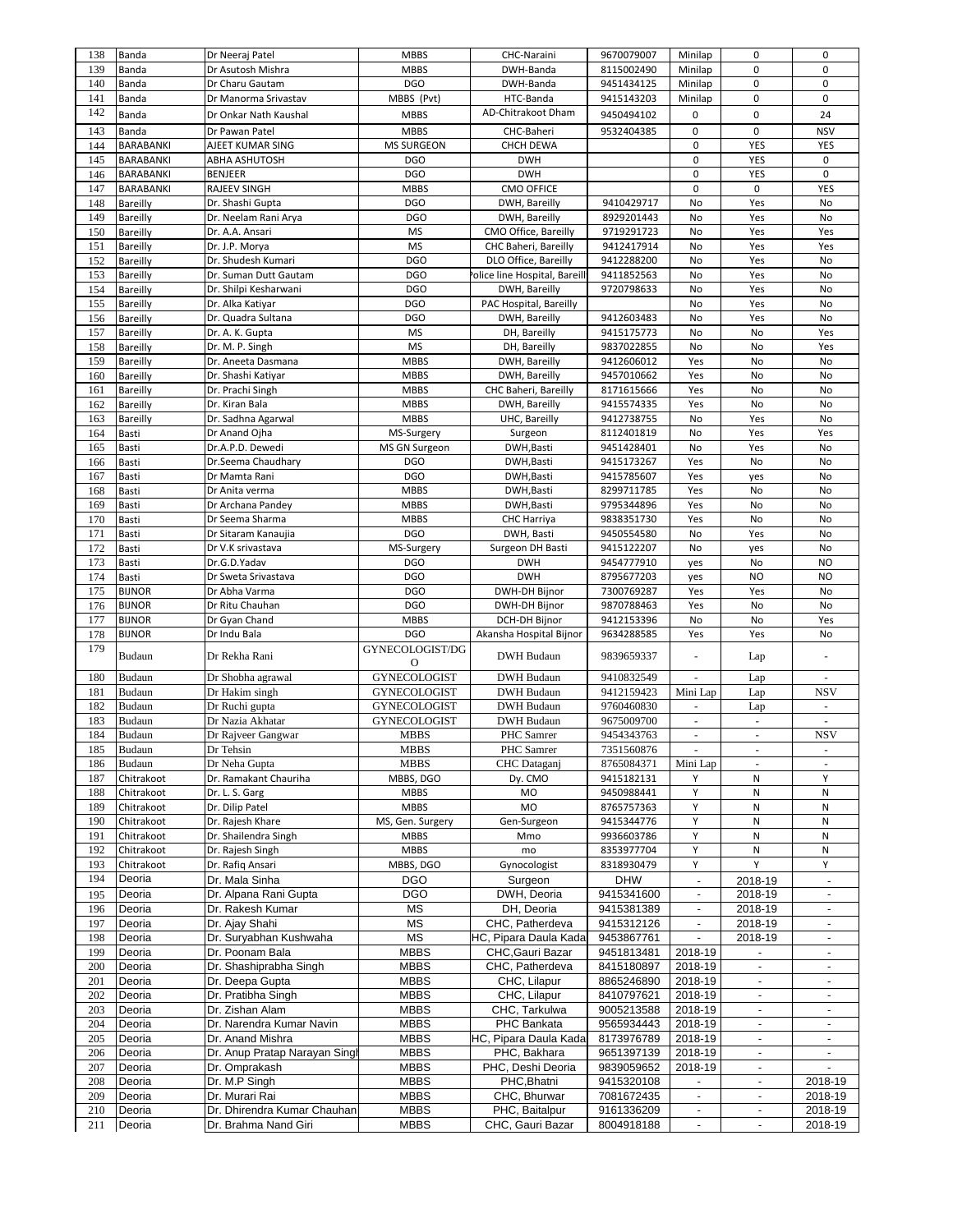| 212        | Deoria                                                       | Dr. Manoj Kumar Gupta                     | <b>MBBS</b>            | PHC, Pyasi                     | 9455033417 |                          | $\overline{\phantom{a}}$                   | 2018-19                  |
|------------|--------------------------------------------------------------|-------------------------------------------|------------------------|--------------------------------|------------|--------------------------|--------------------------------------------|--------------------------|
| 213        | Deoria                                                       | Dr. Dharmendra Singh                      | <b>MBBS</b>            | PHC, Khairatiya                | 9452450588 | $\blacksquare$           | $\blacksquare$                             | 2018-19                  |
| 214        | Deoria                                                       | Dr. Shambhu                               | <b>MBBS</b>            | CHC, Gauri Bazar               | 9670795324 |                          |                                            | 2018-19                  |
| 215        | Deoria                                                       | Dr. Ranjeet Kushwaha                      | <b>MBBS</b>            | PHC, Bhagalpur                 | 9648282628 | $\overline{\phantom{a}}$ | $\overline{\phantom{a}}$                   | 2018-19                  |
| 216        | Deoria                                                       | Dr. Awadhesh Prasad                       | <b>MBBS</b>            | CHC, Tarkulwa                  | 9335028921 |                          |                                            | 2018-19                  |
| 217        | Deoria                                                       | Dr. Rajeev Ranjan                         | <b>MBBS</b>            | PHC, Majhgawa                  | 8004778078 | $\blacksquare$           | $\blacksquare$                             | 2018-19                  |
| 218        | Deoria                                                       | Dr. Rakesh Kumar                          | <b>MS</b>              | DH, Deoria                     | 9415381389 | $\overline{\phantom{a}}$ | $\blacksquare$                             | 2018-19                  |
| 219        | Deoria                                                       | Dr. Ajay Shahi                            | MS                     | CHC, Patherdeva                | 9415312126 | $\overline{\phantom{a}}$ | $\blacksquare$                             | 2018-19                  |
| 220        | Etah                                                         | Dr. Anita Singh                           | <b>DGO</b>             | DWH-L3                         | 9837604648 | Empaneled                | Empaneled                                  | $\mathbf{0}$             |
| 221        | Etah                                                         | Dr. Z.P. Khan                             | <b>MBBS</b>            | CHC Jalesar-L3                 | 7417877379 | Empaneled                | Empaneled                                  | $\boldsymbol{0}$         |
| 222        | Etah                                                         | Dr. Brajesh Singh                         | <b>MBBS</b>            | CHC Jalesar-L3                 | 9837077768 | Trained                  |                                            | $\boldsymbol{0}$         |
| 223        | Etah                                                         | Dr. Sarvesh                               | <b>MBBS</b>            | CHC Aliganj-L2                 | 9797406284 | Trained                  | $\blacksquare$                             | $\boldsymbol{0}$         |
| 224        | Etah                                                         | Dr. Prashant                              | <b>MBBS</b>            | PHC Mirhachi-L2                | 7417448682 | Trained                  | $\overline{\phantom{a}}$                   | $\boldsymbol{0}$         |
| 225        | Etah                                                         | Dr. Rajesh Sharma                         | <b>MBBS</b>            | CHC Aliganj-L2                 | 9412747086 |                          | Trained                                    | Trained                  |
| 226        | Faizabad                                                     | R. P.Verma                                | <b>MS</b>              | <b>DWH</b>                     | 9415077115 | 0                        | 0                                          | 0                        |
| 227        |                                                              | Dr. Mithlesh Bharti                       | <b>MS</b>              | <b>DWH</b>                     | 8318745626 | 0                        | 0                                          | 0                        |
| 228        | Faizabad                                                     |                                           | <b>MS</b>              | <b>DHM</b>                     | 9415140520 | 0                        | 0                                          | 5                        |
| 229        | Faizabad                                                     | Digvijay Nath                             | <b>MS</b>              |                                |            | 0                        | 0                                          |                          |
|            | Faizabad                                                     | Satya Prakash Bansal                      |                        | DHM                            | 9415332106 |                          |                                            | 5                        |
| 230        | Faizabad                                                     | Vineeta Rai                               | <b>MS</b>              | <b>DWH</b>                     | 9415145951 | 0                        | 0                                          | 0                        |
| 231        | Faizabad                                                     | Priyanka Jain                             | <b>MS</b>              | <b>DWH</b>                     | 9450546635 | 0                        | 0                                          | 0                        |
| 232        | Faizabad                                                     | Dr. R.C. Gupta                            | <b>MS</b>              | DHM                            | 7860284638 | 0                        | 0                                          | 0                        |
| 233        | Faizabad                                                     | Dr.Ajay Anand                             | MS                     | <b>FRU</b>                     | 9450430915 | 0                        | 0                                          | 6                        |
| 234        | Faizabad                                                     | Dr.H.O Srivastava                         | <b>MS</b>              | <b>DHM</b>                     | 9415047949 | 0                        | 0                                          | $\pmb{0}$                |
| 235        | Faizabad                                                     | DR.Madan Kumar Barnwal                    | <b>MBBS</b>            | <b>FRU</b>                     | 9415185329 | 0                        | 0                                          | $\pmb{0}$                |
| 236        | Faizabad                                                     | Dr.D.N. Dwivedi                           | <b>MBBS</b>            | Non-FRU                        | 8090863486 | 0                        | 0                                          | $\pmb{0}$                |
| 237        | Faizabad                                                     | DR. Satish chand                          | <b>MBBS</b>            | <b>FRU</b>                     | 8765341718 | 0                        | 0                                          | 0                        |
| 238        | Faizabad                                                     | Dr. Moinuddin                             | <b>MBBS</b>            | <b>FRU</b>                     | 9598865874 | 0                        | 0                                          | $\pmb{0}$                |
| 239        | Faizabad                                                     | Dr.Ranjana Khare                          | MS                     | <b>DWH</b>                     | 9936231172 | 0                        | 0                                          | $\pmb{0}$                |
| 240        | Faizabad                                                     | Dr.Pankaj srivastava                      | <b>MBBS</b>            | Non-FRU                        | 9565320771 | 0                        | 0                                          | $\pmb{0}$                |
| 241        | Faizabad                                                     |                                           |                        | 100 Beded Hospital             |            |                          |                                            |                          |
|            |                                                              | Dr.Aradhana tripathi                      | <b>MBBS</b>            | Faizabad                       | 9473704454 | 0                        | 0                                          | 0                        |
| 242        | Farrukhabad                                                  | Dr.Krishna Bose                           | <b>DGO</b>             | MO                             |            | 0                        | 249                                        | 0                        |
| 243        | Farrukhabad                                                  | Dr.Poonam Sharma                          | <b>DGO</b>             | <b>MO</b>                      |            | 0                        | $\overline{2}$                             | $\pmb{0}$                |
| 244        | Farrukhabad                                                  | Dr.Anurag Verma                           | <b>DGO</b>             | MOIC                           |            | $\pmb{0}$                | 0                                          | 0                        |
| 245        | Farrukhabad                                                  | Dr.Madhu Agarwal                          | <b>DGO</b>             | <b>MO</b>                      |            | 0                        | 4                                          | 0                        |
| 246        | Farrukhabad                                                  | Dr.Deependra Awasthi                      | <b>MBBS</b>            | <b>MOIC</b>                    |            | $\mathbf{1}$             | 0                                          | 0                        |
| 247        | Fatehpur                                                     | Dr. Rekha Rani                            | Ms-Gynae               | <b>DWH Fatehpur</b>            | 8005195720 | Yes                      | Yes                                        | No                       |
| 248        | Fatehpur                                                     | Dr. Pushpa Gurnani                        | Ms-Gynae               | <b>DWH Fatehpur</b>            | 7570096339 | Yes                      | Yes                                        | No                       |
|            |                                                              |                                           |                        |                                |            |                          |                                            |                          |
| 249        | Fatehpur                                                     | Dr. Sunil Kumar                           | Ms                     | <b>CHC Bindaki</b>             | 9839379512 | Yes                      | Yes                                        | Yes                      |
| 250        | Fatehpur                                                     | Dr. Naresh Vishal                         | Ms                     | <b>DH</b> Fatehpur             | 9919484951 | Yes                      | No                                         | Yes                      |
| 251        | Fatehpur                                                     | Dr. Ravi Anand                            | Ms                     | <b>DH</b> Fatehpur             | 8400226622 | Yes                      | Yes                                        | No                       |
| 252        | Fatehpur                                                     | COT (Private)                             |                        |                                |            |                          |                                            |                          |
| 253        |                                                              | Gautam Buddha Na Dr. Asha Kiran Choudhary | <b>DGO</b>             | <b>CHC Badalpur</b>            | 9810831961 |                          | Yes                                        | No                       |
| 254        |                                                              | Gautam Buddha NaDr. Arvind Kumar Vaish    | MS- Gen. Surgery       | <b>CHC Badalpur</b>            | 8860507553 |                          | Yes                                        | Yes                      |
| 255        | Gautam Buddha NaDr. Rahul Verma                              |                                           | MS- Gen. Surgery       | FRU CHC Bhangel                | 9818899771 |                          | No                                         | Yes                      |
| 256        | Gautam Buddha NaDr. Meera Pathak                             |                                           | MS-Gynae               | FRU CHC Bhangel                | 9560247978 |                          | Yes                                        | No                       |
| 257        |                                                              | Gautam Buddha Na Dr. Shabih Mazhar        | MS- Gen. Surgery       | FRU CHC Bhangel                | 9999424244 |                          | Yes                                        | No                       |
| 258        |                                                              | Gautam Buddha NaDr. Mamta Sharma          | <b>DGO</b>             | FRU CHC Dadri                  | 9871573917 |                          | Yes                                        | No                       |
| 259        |                                                              | Gautam Buddha Na Dr. Vinita Aggarwal      | MS-Gynae               | DCH GB Nagar                   | 9810002644 |                          | Yes                                        | No                       |
| 260        |                                                              | Gautam Buddha NaDr. Nirupama Singh        | <b>DGO</b>             | DCH GB Nagar                   | 9205691039 |                          | Yes                                        | No                       |
| 261        | Gautam Buddha NaDr. Archana Tyagi                            |                                           | <b>DGO</b>             | DCH GB Nagar                   | 9891328448 |                          | Yes                                        | No                       |
| 262        | Gautam Buddha Na Dr. Anshu Gupta                             |                                           | <b>DGO</b>             | DCH GB Nagar                   | 9205691048 |                          | Yes                                        | No                       |
| 263        |                                                              | Gautam Buddha NaDr. Preeti Aggarwal       | <b>DGO</b>             | DCH GB Nagar                   | 9205691012 |                          | Yes                                        | No                       |
| 264        |                                                              | Gautam Buddha NaDr. Vandana Aggarwal      | <b>DGO</b>             | DCH GB Nagar                   | 9205691046 |                          | Yes                                        | No                       |
| 265        | Gautam Buddha NaDr. Alokita                                  |                                           | MS-Gynae               | DCH GB Nagar                   | 9205691052 |                          | Yes                                        | No                       |
| 266        | Gautam Buddha NaDr. Pushplata                                |                                           | <b>DGO</b>             | DCH GB Nagar                   | 9205691024 |                          | Yes                                        | No                       |
| 267        |                                                              |                                           | <b>DGO</b>             |                                | 9990665550 |                          | Yes                                        | No                       |
|            | Gautam Buddha Na Dr. Ajay Rana                               |                                           |                        | DCH GB Nagar                   |            |                          | No                                         | Yes                      |
| 268        | Gautam Buddha NaDr. P.K. Das<br>Gautam Buddha NaDr. Rajendra |                                           | Surgeon                | DCH GB Nagar                   |            |                          |                                            |                          |
| 269        |                                                              |                                           | Surgeon                | DCH GB Nagar                   |            |                          | No                                         | Yes                      |
| 270        | Ghaziabad                                                    | Dr. Priyanka Kumari                       | <b>MBBS</b>            | <b>DWH</b>                     | 9560727610 | MiniLap                  | $\overline{\phantom{a}}$                   |                          |
| 271        | Ghaziabad                                                    | Dr. Sharda Mahaur                         | <b>MBBS</b>            | DCH                            | 9412886169 | MiniLap                  |                                            | $\overline{\phantom{a}}$ |
| 272        | Ghaziabad                                                    | Dr. Ankita Verma                          | <b>MBBS</b>            | DCH                            | 9971108568 | MiniLap                  | $\blacksquare$<br>$\overline{\phantom{a}}$ |                          |
| 273        | Ghaziabad                                                    | Dr. Priyanka Aggarwal                     | <b>MBBS</b>            | CHC Loni,Loni                  | 8745826889 | MiniLap                  |                                            |                          |
| 274        | Ghaziabad                                                    | Dr. Kiran Singh                           | <b>MBBS</b>            | HC Talheta-BPHC Bhojpu         | 9910592742 | MiniLap                  | $\overline{\phantom{a}}$                   | $\overline{\phantom{a}}$ |
| 275        | Ghaziabad                                                    | Dr. Prachi Pal                            | <b>MBBS</b>            | <b>BPHC</b> Bhojpur            | 9650019263 | MiniLap                  | $\overline{\phantom{a}}$                   | $\overline{\phantom{a}}$ |
| 276        | Ghaziabad                                                    | Dr. Shalini Suman Ojha                    | <b>MBBS</b>            | <b>IC Muradnagar, Muradnag</b> | 9458525820 | MiniLap                  | $\omega$                                   | $\overline{\phantom{a}}$ |
| 277        | Ghaziabad                                                    | Dr. Payal sirohi                          | <b>MBBS</b>            | <b>CHC</b> Modinagar           | 9458525820 | MiniLap                  | $\overline{\phantom{a}}$                   | $\overline{\phantom{a}}$ |
| 278        | Ghaziabad                                                    | Dr. Divya                                 | <b>MBBS</b>            | CHC Dasna                      | 8010646369 | MiniLap                  | $\Box$                                     | $\omega$                 |
| 279        | Ghaziabad                                                    | Dr.Reeta Arya                             | MBBS, DGO              | CHC Loni                       | 9968194820 |                          | Lapro                                      | $\sim$                   |
| 280        | Ghaziabad                                                    | Dr. Sushma Bharti                         | MBBS, DGO              | <b>DWH</b>                     | 9013075588 | $\overline{\phantom{a}}$ | Lapro                                      |                          |
| 281        | Ghaziabad                                                    | Dr. Kavita Arya                           | MBBS, DGO              | <b>DWH</b>                     | 9990526211 | $\overline{\phantom{a}}$ | Lapro                                      | $\overline{\phantom{a}}$ |
| 282        | Ghaziabad                                                    | Dr. Deepa Tyagi                           | MBBS, MS               | <b>DWH</b>                     | 9810636857 | $\overline{\phantom{a}}$ | Lapro                                      |                          |
| 283        | Ghaziabad                                                    | Dr. Sangeeta Goyal                        | MBBS, DGO              | <b>DWH</b>                     | 9412237282 | $\overline{\phantom{a}}$ | Lapro                                      |                          |
| 284        | Ghaziabad                                                    | Dr. Gunmala Jain                          | MBBS, DGO              | <b>DWH</b>                     | 9811897564 |                          | Lapro                                      |                          |
| 285<br>286 | Ghaziabad<br>Ghaziabad                                       | $\boldsymbol{0}$<br>$\mathbf{0}$          | MBBS, DGO<br>MBBS, DGO | <b>DWH</b><br><b>DWH</b>       |            |                          | Lapro<br>Lapro                             |                          |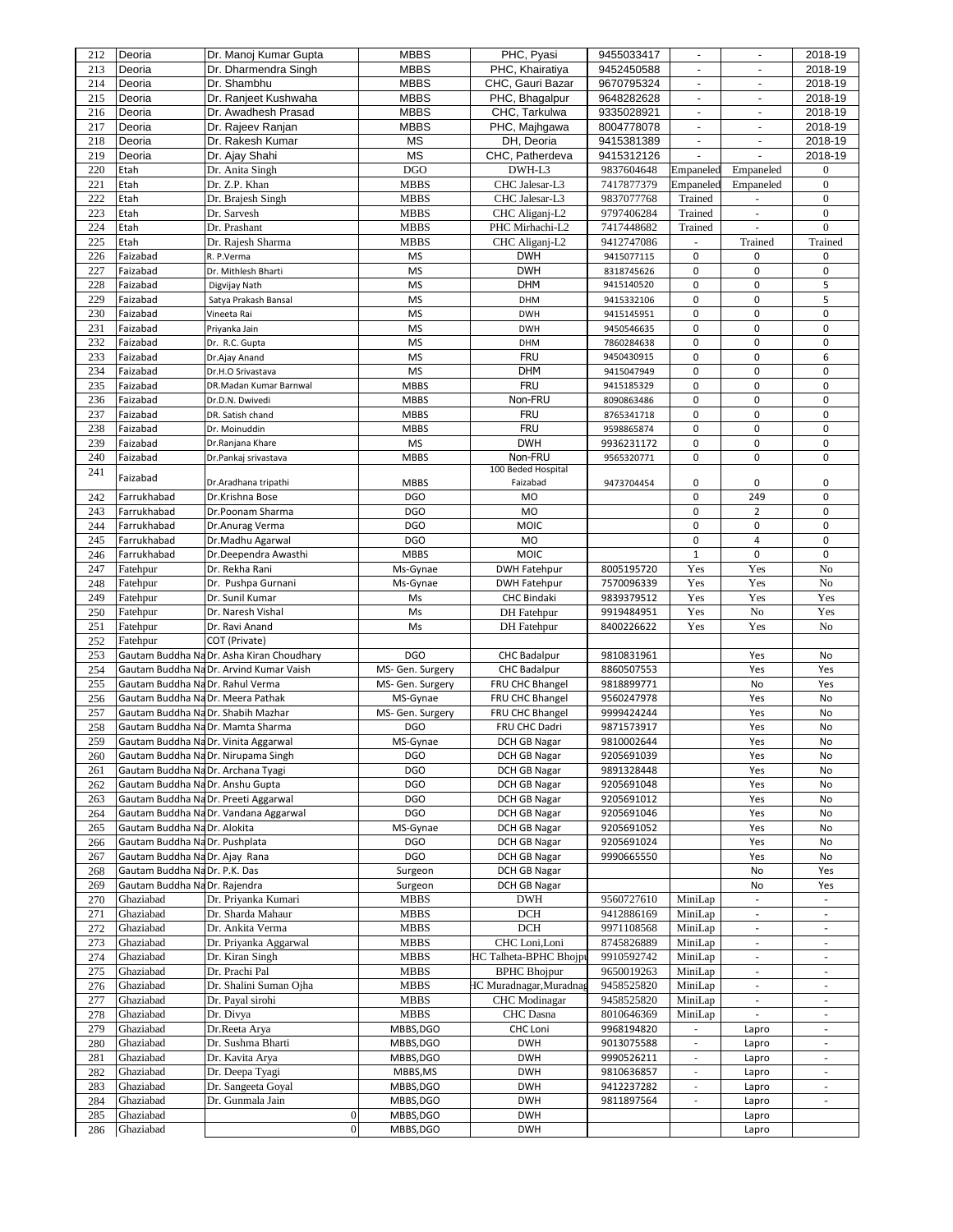| 287 | Ghaziabad        | Dr. Madhu Sharma            | MBBS, DGO        | <b>DWH</b>               | 0          | $\overline{\phantom{a}}$ | Lapro                    | $\overline{\phantom{a}}$ |
|-----|------------------|-----------------------------|------------------|--------------------------|------------|--------------------------|--------------------------|--------------------------|
| 288 | Ghaziabad        | Dr. Priyanka                | MBBS, DGO        | <b>DWH</b>               |            |                          | Lapro                    |                          |
| 289 | Ghaziabad        | Dr. Shalini                 | MBBS, DGO        | <b>DWH</b>               |            |                          | Lapro                    |                          |
| 290 | Ghaziabad        | Dr. Praveen Raka            | MBBS, DGO        | <b>DCH</b>               |            | $\overline{\phantom{a}}$ | Lapro                    | $\blacksquare$           |
| 291 | Ghaziabad        | Dr. Mala Sharma             | MBBS, DGO        | <b>DCH</b>               | 9811394490 |                          | Lapro                    |                          |
| 292 | Ghaziabad        | Dr.Saranju Kumar            | MBBS, DGO        | <b>DCH</b>               | 9868422258 | $\overline{\phantom{a}}$ | Lapro                    | ÷,                       |
| 293 | Ghaziabad        | Dr. Rajendra Kumar          | MBBS, MS         | <b>MMG Hospital</b>      | 9999764421 | $\sim$                   | $\overline{\phantom{a}}$ | <b>NSV</b>               |
| 294 | Ghaziabad        | Dr. Akhilesh Mohan          | MBBS, MS         | <b>DCH</b>               | 9811635314 | $\overline{\phantom{a}}$ | $\Box$                   | <b>NSV</b>               |
| 295 | Ghaziabad        | Dr. G.P. Mathuria           | MBBS, MS         | <b>CHC Muradnagar</b>    | 9953123012 | $\overline{\phantom{a}}$ | $\overline{\phantom{a}}$ | <b>NSV</b>               |
| 296 | Ghazipur         | Dr. Vinita Jaiswal          | <b>DGO</b>       | <b>DWH Ghazipur</b>      | 9415256068 | Υ                        | Υ                        | N                        |
| 297 | Ghazipur         | Dr.Tarkeshwar               | <b>DGO</b>       | <b>DWH Ghazipur</b>      | 9415255642 | Υ                        | Υ                        | N                        |
|     |                  |                             |                  |                          |            |                          |                          |                          |
| 298 | Ghazipur         | Dr.Sarjeet Kumar Singh      | <b>DGO</b>       | <b>DWH Ghazipur</b>      | 7985141323 | Υ                        | Υ                        | N                        |
| 299 | Ghazipur         | Dr.Chanda Sinha             | <b>DGO</b>       | CHC Mohammdabad          | 9415685895 | Υ                        | Υ                        | N                        |
| 300 | Ghazipur         | Dr. Vikas yadav             | <b>DGO</b>       | <b>CHC</b> kahnpur       | 9415373803 | N                        | Υ                        | N                        |
| 301 | Ghazipur         | Dr Narayan Penday           | <b>MBBS</b>      | <b>CHC Saidpur</b>       | 9532427508 | Υ                        | N                        | N                        |
| 302 | Ghazipur         | Dr A P Gupta                | <b>MBBS</b>      | <b>CHC Gondour</b>       | 8604512022 | Υ                        | N                        | N                        |
| 303 | Ghazipur         | Dr Abdul Faiz               | <b>MBBS</b>      | PHC Deokali              | 8182835002 | Υ                        | N                        | Ν                        |
| 304 | Ghazipur         | Dr Saurabh Sonkar           | <b>MBBS</b>      | <b>CHC Khanpur</b>       | 8299595300 | Υ                        | N                        | N                        |
| 305 | Ghazipur         | Dr Gulab Singh              | <b>MBBS</b>      | <b>DWH Ghazipur</b>      | 9532427508 | Υ                        | Ν                        | Ν                        |
| 306 | Ghazipur         |                             | <b>MBBS</b>      | CHC Birno                | 9918282369 | Υ                        | N                        | N                        |
|     |                  | Dr Manoj Kumar              |                  |                          |            |                          |                          |                          |
| 307 | Ghazipur         | Dr Ashutosh Gupta           | <b>MBBS</b>      | PHC Tajpur               | 8604512022 | Υ                        | N                        | Υ                        |
| 308 | Gonda            | Dr Lalita Kerktta           | <b>DGO</b>       | <b>DWH Gonda</b>         | 9515454811 | NO                       | Yes                      | NO                       |
| 309 | Gonda            | Dr Suvarna Kumar            | <b>DGO</b>       | DWH Gonda                | 8853149029 | NO                       | Yes                      | <b>NO</b>                |
| 310 | Gonda            | Dr Deep Mala                | <b>DGO</b>       | <b>DWH Gonda</b>         | 9415531424 | NO                       | Yes                      | NO                       |
| 311 | Gonda            | Dr. Sunil Singh             | MBBS             | CHC Colonelganj          | 7839017190 | Yes                      | No                       | <b>NO</b>                |
| 312 | Gonda            | Dr. Vinyesh Tripathi        | MBBS             | CHCNababganj             | 7275551998 | NO                       | No                       | YES                      |
| 313 | Gonda            | Dr.Sadab Jama Khan          | SURGEON          | DH GONDA                 | 9450080108 | <b>NO</b>                | No                       | YES                      |
| 314 | Gonda            | Dr. Shivali Tripathi        | <b>DGO</b>       | <b>DWH Gonda</b>         |            | <b>NO</b>                | Yes                      | <b>NO</b>                |
| 315 | Gorakhpur        | Dr.Dhananjay Kumar          | M.S.             | <b>CHC Pipraiech</b>     | 9415314596 | Yes                      | Yes                      | Yes                      |
| 316 | Gorakhpur        | Dr. Awadhesh                | M.S.             | CHC J.Kauriya            | 7523047597 | Yes                      | Yes                      | Yes                      |
| 317 | Gorakhpur        | Dr. Shivmuniram             | <b>DGO</b>       | CHC Bansgaon             | 9415392804 | Yes                      | Yes                      | Yes                      |
| 318 | Gorakhpur        | Dr. Sahiba Siddiqi          | MBBS, DGO        | <b>DWH Gorakhpur</b>     | 9415282603 | Yes                      | No                       | No                       |
| 319 | Gorakhpur        | Dr. Sushma Sinha            | MBBS, DGO        | <b>DWH Gorakhpur</b>     | 8738083386 | Yes                      | No                       | No                       |
| 320 | Gorakhpur        | Dr. Nina Tripathi           | <b>DGO</b>       | <b>DWH Gorakhpur</b>     | 9415968678 | Yes                      | Yes                      | No                       |
|     |                  |                             |                  |                          |            |                          |                          |                          |
| 321 | Gorakhpur        | Dr.Neesha gupta             | <b>DGO</b>       | <b>DWH Gorakhpur</b>     | 9455672505 | Yes                      | Yes                      | No                       |
| 322 | Gorakhpur        | Dr.Manjari Tandan           | <b>DGO</b>       | <b>DWH Gorakhpur</b>     | 8318432995 | Yes                      | Yes                      | No                       |
| 323 | Gorakhpur        | Dr.Vandana Singh            | MBBS, DGO        | <b>CHC Campierganj</b>   | 9451842532 | No                       | Yes                      | No                       |
| 324 | Gorakhpur        | Dr. N.LKushwaha             | MBBS. Ortho      | CHC Sahjanwa             | 8887574012 | Yes                      | Yes                      | Yes                      |
| 325 | Hamirpur         | Dr. R.K. Katiyar            | <b>MBBS</b>      | District police Hospital | 9450070431 | Yes                      | Yes                      | Yes                      |
| 326 | Hamirpur         | Dr. Poonam Sachan           | MS               | <b>DWH</b>               | 9415797474 | Yes                      | No                       | No                       |
| 327 | Hamirpur         | Dr. Asha sachan             | <b>DGO</b>       | <b>DWH</b>               | 9450855181 | Yes                      | No                       | No                       |
| 328 | Hamirpur         | Dr. M.K. Verma              | <b>DGO</b>       | <b>CHC</b> Rath          | 9839547375 | Yes                      | Yes                      | Yes                      |
| 329 | Hamirpur         | Dr. Anil Sachan             | <b>MBBS</b>      | CHC Maudaha              | 9450314644 | Yes                      | No                       | Yes                      |
| 330 | Hamirpur         | Dr. Brajendra Singh Rajpoot | <b>MBBS</b>      | <b>CHC Muskara</b>       | 8765891805 | Yes                      | No                       | Yes                      |
| 331 | Hamirpur         | Dr. Vinay Prakash           | MS               | <b>District Hospital</b> | 9415157410 | Yes                      | No                       | Yes                      |
| 332 | Hamirpur         | Dr. J.P. Sahu               | <b>MBBS</b>      | CHC Maudaha              | 9696124612 | No                       | No                       | Yes                      |
| 333 | Hamirpur         | Dr. Shivji Gupta            | <b>MBBS</b>      | <b>CHC Muskara</b>       | 9628540024 | Yes                      | No                       | No                       |
| 334 | Hapur            | Dr. Rekha Shrama            | <b>DGO</b>       | CMO office               | 9837078465 | Yes                      | Yes                      | No                       |
| 335 | Hapur            | Dr. Ravindra Kumar          | MS-Surgery       | CHC Garhmukteshwar       | 8869827288 | Yes                      | Yes                      | Yes                      |
| 336 | Hapur            | Dr. Deepti Malik            | <b>DGO</b>       | <b>CHC</b> Hapur         | 9313186001 | No                       | Yes                      | No                       |
| 337 | Hapur            | Dr. Shradha Yadav           | MS-Gynae         | <b>CHC</b> Hapur         | 9868096966 | No                       | Yes                      | No                       |
| 338 | Hardoi           | Dr. Sober Chaturvedi        | <b>MBBS</b>      | CHC Bharawan             | 8052747794 | Υ                        |                          |                          |
| 339 | Hardoi           |                             | <b>MBBS</b>      |                          |            | Υ                        |                          |                          |
|     |                  | Dr. Shri Nath               |                  | <b>CHC Bilgram</b>       | 8423516412 |                          |                          |                          |
| 340 | Hardoi<br>Hardoi | Dr. Mohd. Irshad            | <b>MBBS</b>      | <b>CHC Sandila</b>       | 8853030570 | Υ<br>Υ                   |                          |                          |
| 341 |                  | Dr. Ritu Gupta              | <b>MBBS</b>      | APHC Bawan               | 8005044348 |                          |                          |                          |
| 342 | Hardoi           | Dr. Mohd. Zeeshan           | <b>MBBS</b>      | CHC Shahabad             | 9554760001 | Υ                        |                          |                          |
| 343 | Hardoi           | Dr. Neha Mittal             | <b>MBBS</b>      | <b>CHC Sandila</b>       | 9451945634 | Υ                        |                          |                          |
| 344 | Hardoi           | Dr. Radha Dixit             | <b>MBBS</b>      | <b>CHC Sandila</b>       | 9415756779 | Υ                        |                          |                          |
| 345 | Hardoi           | Dr. Pradeep                 | <b>MBBS</b>      | <b>CHC Bilgram</b>       | 7525026742 | Υ                        |                          |                          |
| 346 | Hardoi           | Dr. Anand Kumar Bhartiya    | <b>MBBS</b>      | CHC Bharkhani            | 7408098034 | Υ                        |                          |                          |
| 347 | Hardoi           | Dr.B.K. Chaudhri            | <b>DGO</b>       | <b>CHC Bilgram</b>       | 9455297288 | Υ                        |                          |                          |
| 348 | Hardoi           | Dr.Jyoti singh              | <b>MBBS</b>      | <b>CHC Bilgram</b>       | 8601242528 | Y                        |                          |                          |
| 349 | Hardoi           | Dr. Ashok Priyadarshi       | MS- Gen. Surgery | <b>DMH Hardoi</b>        | 9450377992 |                          | Υ                        |                          |
| 350 | Hardoi           | Dr. Avinash Anand           | MS- Gen. Surgery | CHC Pihani               | 9450856341 |                          | Υ                        |                          |
| 351 | Hardoi           | Dr. Masood Alam             | MS- Gen. Surgery | <b>CHC Sandila</b>       | 9335764317 |                          | Y                        |                          |
| 352 | Hardoi           | Dr. Vishi rawat             | MS-Gynae         | DWH Hardoi               | 8765530151 |                          | Υ                        |                          |
| 353 | Hardoi           | Dr. Surjeet Singh           | MS- Gen. Surgery | DMH Hardoi               | 9415514134 |                          | Υ                        |                          |
| 354 | Hardoi           | Dr. Surjeet Singh           | MS- Gen. Surgery | DMH Hardoi               | 9415514134 |                          |                          | Υ                        |
| 355 | Hardoi           | Dr. Ashok Priyadarshi       | MS- Gen. Surgery | DMH Hardoi               | 9450377992 |                          |                          | Y                        |
| 356 |                  | Dr. Masood Alam             | MS- Gen. Surgery | <b>CHC Sandila</b>       |            |                          |                          |                          |
|     | Hardoi           |                             |                  |                          | 9335764317 |                          |                          | Υ                        |
| 357 | Hardoi           | Dr. Navneet Anand           | MS- Gen. Surgery | Trauma center            | 9415066419 |                          |                          | Υ                        |
| 358 | Hardoi           | Dr. Arvind Mishra           | <b>MBBS</b>      | CHC Mallawan             | 9455501141 |                          |                          | Υ                        |
| 359 | Hardoi           | Dr.Pankaj Mishra            | <b>MBBS</b>      | CHC Sursa                | 9565834371 |                          |                          | Y                        |
| 360 | Hathras          | Dr. Manju Agrawal           | <b>MBBS</b>      | DWH Hathras,             | 9457411494 | Empanell                 | Empanelled               |                          |
| 361 | Hathras          | Dr. Manju Rani              | <b>DGO</b>       | DWH Hathras,             | 9720268468 | Empanell                 | Empanelled               |                          |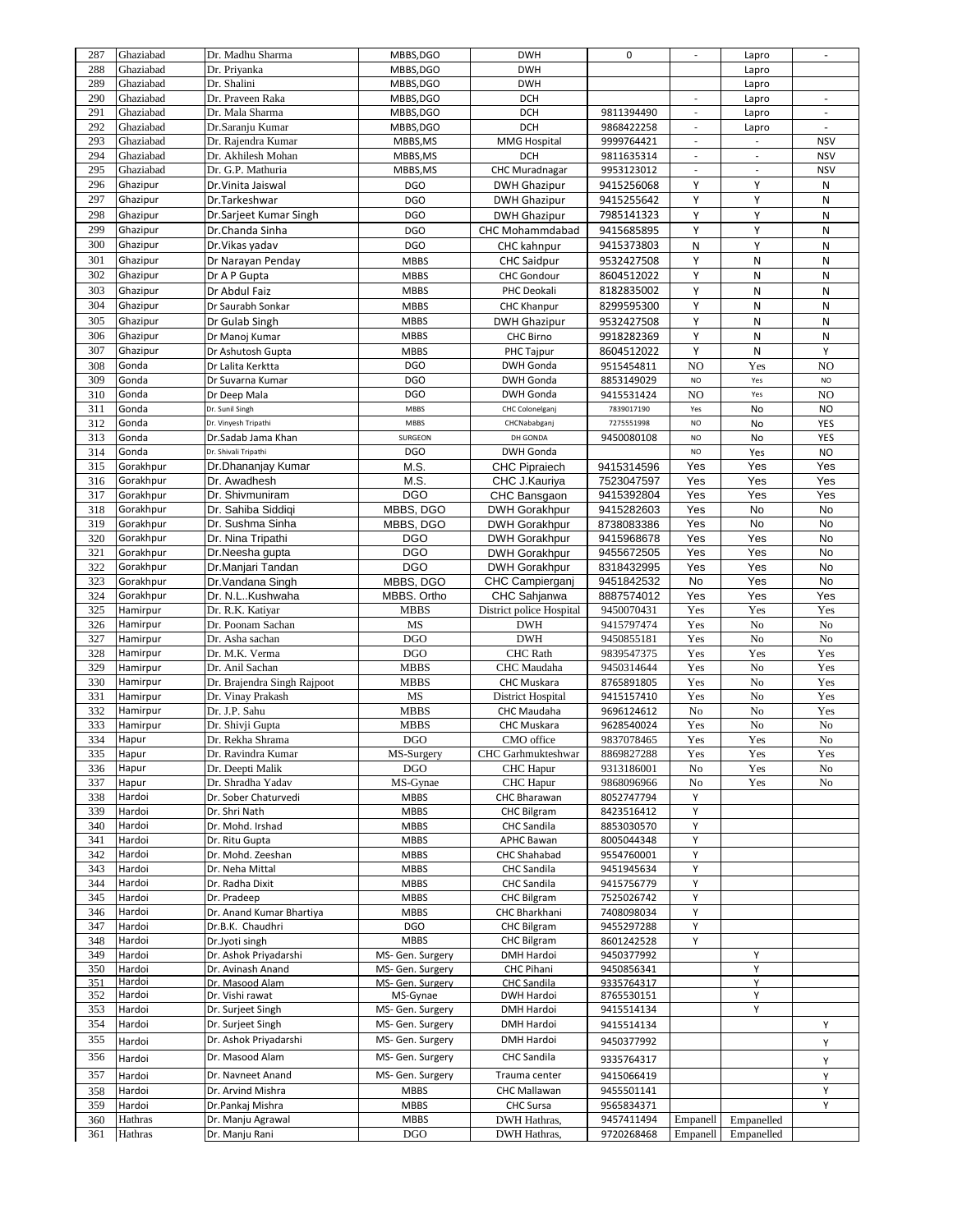| 362        | Hathras            | Dr. Meenakshi Singh                         | <b>MS</b>                  | CHC sadabad                     | 9756909087               | Empanell                             | Empanelled   |                    |
|------------|--------------------|---------------------------------------------|----------------------------|---------------------------------|--------------------------|--------------------------------------|--------------|--------------------|
| 363        | Hathras            | Dr. Neerja Sachdeva                         | MS                         | CHC sadabad                     | 9319207019               | Empanell                             | Empanelled   |                    |
| 364        | Hathras            | Dr. Shobhawati                              | <b>MBBS</b>                | DWH Hathras,                    | 8859006655               | Empanell                             |              |                    |
| 365        | Hathras            | Dr. Swati garg                              | <b>MBBS</b>                | CHC sadabad                     |                          | Empanell                             |              |                    |
| 366        | Hathras            | Dr. Vandana Pandey                          | <b>DGO</b>                 | DWH Hathras,                    | 9837036391               | Empanell                             | Empanelled   |                    |
| 367        | Hathras            | Dr. Manisha Maurya                          | <b>MBBS</b>                | PHC Chintapur Badan             | 8368551096               | Empanell                             |              |                    |
| 368        | Hathras            | Dr. Saba Shaheen                            | <b>MBBS</b>                | CHC Sasni                       |                          | Empanell                             |              |                    |
| 369        | Hathras            | Dr. Bhari Ghore                             | <b>MBBS</b>                | DWH Hathras,                    | 8868919604               | Empanell                             |              |                    |
| 370        | Hathras            | Dr. Rachna Singh                            | <b>MBBS</b>                | CHC S.Rao                       | 9012181662               | Empanell                             |              |                    |
| 371        | Hathras            | Dr. Vyjendra Singh                          | <b>MBBS</b>                | CMO Office                      |                          | Not empanellment                     |              | Trained            |
| 372        | Hathras            | Dr. Anil Maurya                             | <b>MBBS</b>                | <b>DH</b> Hospital              |                          | Not empanellment                     |              | Trained<br>Trained |
| 373<br>374 | Hathras            | Dr. Pradeep Rawat<br>Dr. Ravi kaushik       | <b>MBBS</b><br><b>MBBS</b> | CHC Sasni<br><b>CHC</b> Hasayan |                          | Not empanellment<br>Not empanellment |              |                    |
| 375        | Hathras<br>Jalaun  | Dr. Sunita Banodha                          | MBBS DGO                   | DWH Orai                        | 9721321032               | 0                                    | 0            | Trained<br>0       |
| 376        | Jalaun             | Dr. Basnt lal                               | <b>MBBS Surgeon</b>        | <b>DMH Orai</b>                 | 9415537344               | 0                                    | 0            | $\mathbf 0$        |
| 377        | Jalaun             | Dr. Anupama Pal                             | <b>MBBS</b>                | CHC Jalaun                      | 9454243663               | 0                                    | 0            | 0                  |
| 378        | Jalaun             | Dr. Sandhya Gupta                           | <b>MBBSDGO</b>             | DWH Orai                        | 9839194457               | 0                                    | 0            | $\pmb{0}$          |
| 379        | Jalaun             | Dr. D. k. Bhitoriya                         | <b>MBBS</b>                | <b>CHC Nadigaon</b>             | 9648361651               | 0                                    | 0            | 0                  |
| 380        | Jalaun             | Dr. Pawan kumar                             | <b>MBBS</b>                | Laprosy Orai                    | 7007344656               | 0                                    | 0            | 0                  |
| 381        | Jalaun             | Dr. Sashikant                               | <b>MBBS</b>                | CHC Kadaura                     | 9415439940               | 0                                    | 0            | 0                  |
| 382        | Jalaun             | Dr. Kamlesh Rajpoot                         | <b>MBBS</b>                | PHC Pindari                     | 9473599175               | 0                                    | 0            | 0                  |
| 383        | Jalaun             | Dr. Vinod Rajpoot                           | <b>MBBS</b>                | <b>CHC Madhavgad</b>            | 9450370034               | 0                                    | 0            | 0                  |
| 384        | Jalaun             | Dr.Rubi Singh                               | <b>MBBS</b>                | <b>CHC Madhavgad</b>            |                          | 0                                    | 0            | $\pmb{0}$          |
| 385        | Jalaun             | Dr. Ramakant Gaur                           | <b>MBBS</b>                | <b>CHC Madhavgad</b>            | 9454729476               | 0                                    | 0            | $\pmb{0}$          |
| 386        | Jalaun             | Dr. Mu. Idrish                              | <b>MBBS</b>                | PHC Dakor                       | 8853055444               | 0                                    | 0            | $\overline{2}$     |
| 387        | Jalaun             | Dr. M.K. Verma                              | <b>MBBS</b>                | DWH Orai                        | 9839547375               | 0                                    | 0            | 0                  |
| 388        | Jalaun             | Dr. R.k.Rajpoot                             | <b>MBBS</b>                | Chiriya                         |                          | 0                                    | 0            | $\mathbf 0$        |
| 389        | Jaunpur            | Dr.Anita Chetrepal                          | <b>MBBS</b>                | CHC Dobhi                       | 9918075333               | Yes                                  | <b>NO</b>    | No                 |
| 390        | Jaunpur            | Dr.Himali aggarwal                          | <b>MBBS</b>                | Newadiya                        | 9792229766               | Yes                                  | <b>NO</b>    | No                 |
| 391        | Jaunpur            | Dr.Alok Kumar singh                         | <b>MBBS</b>                | CHC Ramnagar                    | 9695344089               | Yes                                  | <b>NO</b>    | No                 |
| 392        | Jaunpur            | Dr.Jiten .e Kumar Gupta                     | <b>MBBS</b>                | CHC Dobhi                       | 9115522407               | Yes                                  | <b>NO</b>    | No                 |
| 393        | Jaunpur            | Dr.Amar Nath Yadav                          | <b>MBBS</b>                | <b>CHC Machlisahar</b>          | 8874295101               | Yes                                  | Yes          | No                 |
| 394        | Jaunpur            | Dr.Deven .a Pal                             | <b>MBBS</b>                | CHC Maharajganj                 | 7754934012               | Yes                                  | <b>NO</b>    | No                 |
| 395        | Jaunpur            | Dr.Abhay Kumar Singh                        | <b>MBBS</b>                | <b>CHC Barsathi</b>             | 9415251165               | Yes                                  | <b>NO</b>    | No                 |
| 396        | Jaunpur            | Dr.Priyamwada Singh                         | <b>DGO</b>                 | <b>DWH</b>                      | 9839248250               | Yes                                  | Yes          | No                 |
| 397        | Jaunpur            | Dr. Vijay pat Dwivedi                       | MS- Gen. Surgery           | CMO Office                      | 9452073387               | Yes                                  | Yes          | No                 |
| 398        | Jaunpur            | Dr.Raven .e kumar Gupta                     | <b>DGO</b>                 | <b>DWH</b>                      | 9919202190               | Yes                                  | Yes          | No                 |
| 399        | Jaunpur            | Dr.Ramesh Chandra Singh                     | <b>DGO</b>                 | <b>DWH</b>                      | 8400798798               | Yes                                  | Yes          | No                 |
| 400        | Jaunpur            | Dr.Ashok Kumar Baudhist                     | <b>DGO</b>                 | <b>DWH</b>                      | 9450622626               | Yes                                  | Yes          | No                 |
| 401        | Jaunpur            | Dr.Praveen Kumar                            | MS- Gen. Surgery           | CHC Dobhi                       | 9454155577<br>9452949668 | Yes                                  | Yes          | Yes<br>No          |
| 402<br>403 | Jaunpur            | Dr.Jaya Rai                                 | <b>DGO</b><br><b>DGO</b>   | <b>DWH</b><br><b>DWH</b>        |                          | Yes                                  | Yes          | No                 |
| 404        | Jaunpur<br>Jaunpur | Dr.Yogen .e Kumar<br>Dr.Shravan Kumar yadav | <b>MBBS</b>                | <b>CHC Muftiganj</b>            | 9415619207<br>9839971409 | Yes<br>Yes                           | Yes<br>Yes   | No                 |
| 405        | Jaunpur            | Dr.Anil Kumar Sharma                        | MS- Gen. Surgery           | DH                              | 9415395817               | Yes                                  | Yes          | Yes                |
| 406        | Jaunpur            | Dr.Sujeet Kumar Yadav                       | MS- Gen. Surgery           | DH                              | 9415963317               | Yes                                  | <b>NO</b>    | Yes                |
| 407        | Jaunpur            | Dr.saif Husain                              | MS- Gen. Surgery           | DH                              | 9984851555               | Yes                                  | Yes          | Yes                |
| 408        | Jaunpur            | Dr.Abhishek Rawat                           | MS- Gen. Surgery           | CHC Shahganj                    | 9628991177               | Yes                                  | Yes          | No                 |
| 409        | Jaunpur            | Dr.Mohd. Rafeeq                             | <b>MBBS</b>                | <b>CHC Machlisahar</b>          | 9451435343               | Yes                                  | No           | No                 |
| 410        | Jaunpur            | Dr.Advait Pratap Singh                      | <b>MBBS</b>                | <b>CHC Kerakat</b>              | 9794484748               | Yes                                  | <b>NO</b>    | No                 |
| 411        | Jaunpur            | Dr.Tarun Kumar Singh                        | <b>MBBS</b>                | NPHC Khapraha                   | 9307570808               | No                                   | <b>NO</b>    | Yes                |
| 412        | Jaunpur            | Dr.Javed Khan                               | <b>MBBS</b>                | <b>CHC Muftiganj</b>            | 9795164022               | No                                   | <b>NO</b>    | Yes                |
| 413        | Jaunpur            | Dr.Shilpi Singh                             | <b>DGO</b>                 | <b>DWH</b>                      | 8004227863               | Yes                                  | Yes          | Yes                |
| 414        | Jaunpur            | Allaha Prashad                              | <b>MBBS</b>                | <b>CHC Kerakat</b>              | 9919545463               | Yes                                  | Yes          | No                 |
| 415        | Jaunpur            | Dr. Namita singh                            | MD-Gynae                   | <b>DWH</b>                      | 7897477362               | Yes                                  | Yes          | No                 |
| 416        | Jaunpur            | Dr. Reema Yadav                             | <b>DGO</b>                 | <b>DWH</b>                      | 9582156364               | Yes                                  | Yes          | No                 |
| 417        | Jaunpur            | Dr Manoj kumar gautam                       | <b>MBBS</b>                | <b>BPHC</b> Dharmapur           | 9839124487               | Yes                                  | <b>NO</b>    | No                 |
| 418        | Jaunpur            | Dr Khushbu singh                            | <b>MBBS</b>                | <b>BPHC</b> Dharmapur           | 7379737970               | Yes                                  | <b>NO</b>    | No                 |
| 419        | Jhansi             | <b>NA</b>                                   | <b>NA</b>                  | <b>NA</b>                       | <b>NA</b>                | <b>NA</b>                            | <b>NA</b>    | <b>NA</b>          |
| 420        | Kannauj            | Dr. S.K.Singh                               | MS-Surgery                 | CHC Kannauj-L2                  | 9452433100               | Yes                                  | No           | No                 |
| 421        | Kannauj            | Manpreet Kaur                               | <b>DGO</b>                 | CDH Kannauj-L3                  | 9935503503               | Yes                                  | No           | No                 |
| 422        | Kannauj            | Dr. Y.K.Gupta                               | MS-Surgery                 | CDH Kannauj-L3                  | 9336112849               | No                                   | Yes          | No                 |
| 423        | Kannauj            | Dr. Jitendra Kumar Nag                      | <b>MBBS</b>                | CHC Tirwa-L2                    | 9305111133               | No                                   | No           | Yes                |
| 424        | Kannauj            | Dr.Sandeep Singh                            | MS-Surgery                 | CDH Kannauj-L3                  | 9774587878               | Yes                                  | No           | No                 |
| 425        | Kannauj            | Dr.Renu Singh                               | <b>MBBS</b>                | CDH Kannauj-L3                  | 9452527912               | Yes                                  | No           | No                 |
| 426        | Kannauj            | Dr.Rakesh Kumar Gupta                       | <b>MBBS</b>                | CHC Kannauj-L2                  | 7520628978               | Yes                                  | No           | No                 |
| 427        | Kannauj            | Dr.Neelika Tripathi                         | <b>MBBS</b>                | CHC Kannauj-L2                  | 9795309232               | Yes                                  | No           | No                 |
| 428        | Kannauj            | Dr.Ravindra Kumar                           | <b>MBBS</b>                | CDH Kannauj-L3                  | 9415333557               | No                                   | No           | Yes                |
| 429        | Kanpur Dehat       | Dr Sanjeev Kumar                            | MS                         | CHC Pukhrayan                   | 9935129483               | Minilap                              |              | 33                 |
| 430        | Kanpur Dehat       | Dr Archana sricvastva                       | M <sub>O</sub>             | <b>DCH</b>                      | 9415066293               | Minilap                              |              | 18                 |
|            |                    |                                             | MO                         | CHC Pukhrayan                   | 7376105064               | Minilap                              |              | 50                 |
| 431        | Kanpur Dehat       | Dr Suneeta goutam                           |                            |                                 |                          |                                      |              |                    |
| 432        | Kanpur Dehat       | Dr Sandesh katyar                           | MO                         | APHC Aunha                      | 9559777888               |                                      | Laparoscopic |                    |
| 433        | Kanpur Dehat       | Dr Pawan Kumar                              | MO                         | <b>CHC Akbarpur</b>             | 9956415671               |                                      |              | <b>NSV</b>         |
| 434        | Kanpur Dehat       | Dr Md Sadique                               | MO                         | CHC Sikandra                    | 9807477690               |                                      |              | <b>NSV</b>         |
| 435        | Kanpur Dehat       | Dr Aditya Sachan                            | MO                         | PHC Amroudha                    | 9389811179               |                                      |              | <b>NSV</b>         |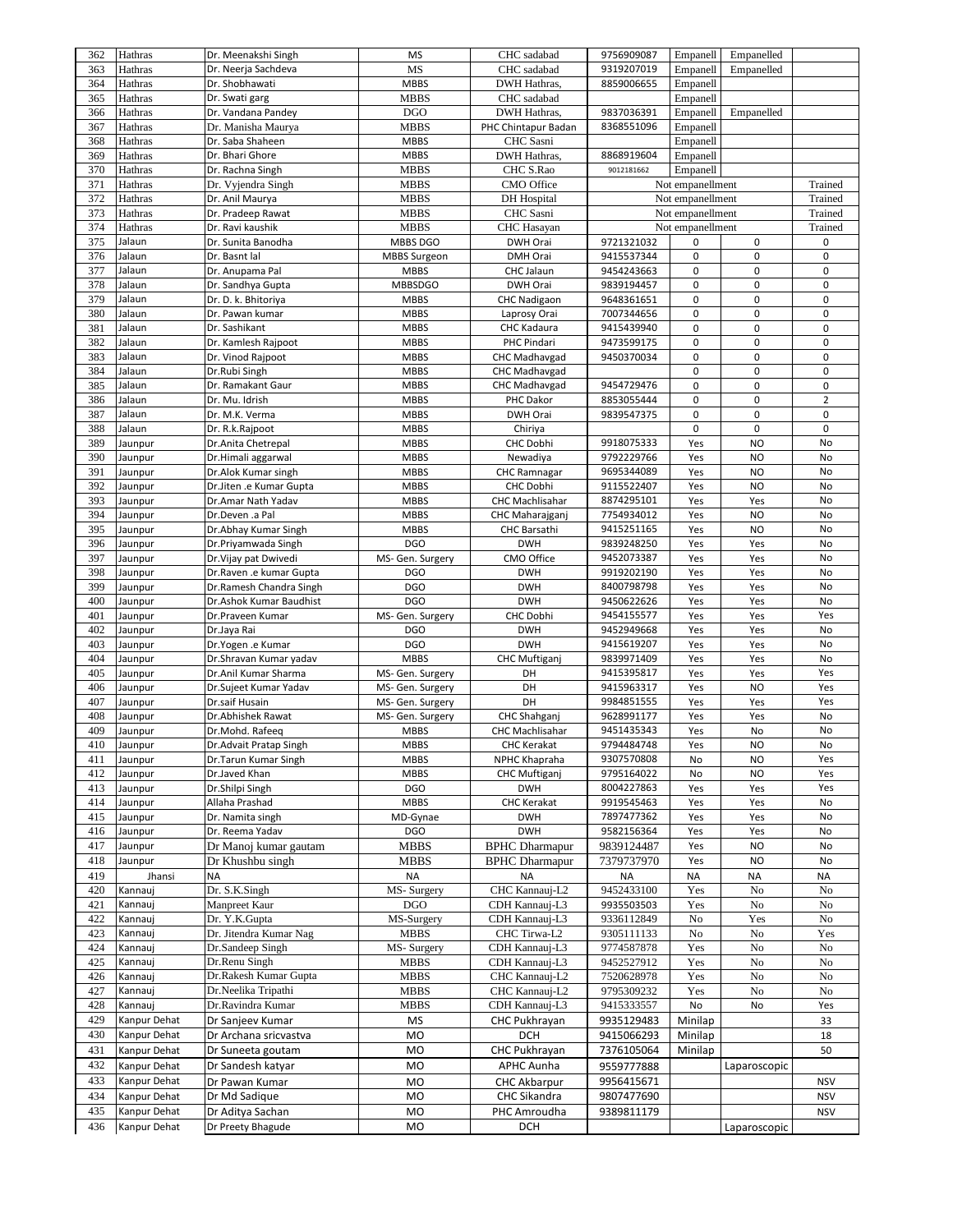| 437        | Kanpur Nagar             | Dr.Nar Singh Rajput                            | MS-Surgery        | <b>Bhillaur-CHC</b>                | 9839035324               | No                   | No             | Yes         |
|------------|--------------------------|------------------------------------------------|-------------------|------------------------------------|--------------------------|----------------------|----------------|-------------|
| 438        | Kanpur Nagar             | Dr.Subir Katiyar                               | MS-Surgery        | Chaubeypur-CHC                     | 9336101824               | No                   | Yes            | No          |
| 439        | Kanpur Nagar             | Dr.Richa Shukla                                | <b>DGO</b>        | Bhidnoo-CHC                        | 9451780753               | No                   | Yes            | No          |
| 440        | Kanpur Nagar             | Dr.Sarita Katiyar                              | MS-Gyne           | Sarsual CHC                        | 9452036143               | Yes                  | Yes            | No          |
| 441        | Kanpur Nagar             | Dr.Neeraj Katiyar                              | MS-Gyne           | Chaubeypur-CHC                     | 9005454325               | Yes                  | Yes            | No          |
| 442        | Kanpur Nagar             | Dr.Preeti Patel                                | MS-Gyne           | Shivraipur-CHC                     | 8400403703               | Yes                  | No             | No          |
|            |                          |                                                | <b>DGO</b>        |                                    |                          | Yes                  | Yes            | No          |
| 443        | Kanpur Nagar             | Dr.Neeta Rani                                  |                   | fferin District Female Hosp        | 9415642144               |                      |                |             |
| 444        | Kanpur Nagar             | Dr.Kiran Sachan                                | <b>DGO</b>        | fferin District Female Hosp        | 9415124461               | Yes                  | Yes            | No          |
| 445        | Kanpur Nagar             | Dr.Subha Mishra                                | <b>DGO</b>        | fferin District Female Hosp        | 9839532216               | Yes                  | Yes            | No          |
| 446        | Kanpur Nagar             | Dr. Kajali Gupta                               | <b>DGO</b>        | fferin District Female Hosp        | 8853437886               | Yes                  | Yes            | No          |
| 447        | Kanpur Nagar             | Dr.Ruchi Jain                                  | <b>DGO</b>        | fferin District Female Hosp        | 9839637915               | Yes                  | Yes            | No          |
| 448        | Kanpur Nagar             | Dr.Manju Sachan                                | <b>DGO</b>        | fferin District Female Hosp        | 9415431782               | Yes                  | Yes            | No          |
| 449        | Kanpur Nagar             | Dr.Sunita Singh                                | <b>DGO</b>        | fferin District Female Hosp        | 9450333470               | Yes                  | Yes            | No          |
| 450        | Kanpur Nagar             | Dr.Asha Devi                                   | <b>DGO</b>        | fferin District Female Hosp        | 9532247300               | Yes                  | Yes            | No          |
| 451        | Kanpur Nagar             | Dr.Suman Yadav                                 | <b>DGO</b>        | fferin District Female Hosp        | 9450262985               | Yes                  | Yes            | No          |
| 452        | Kanpur Nagar             | Dr.Ruchi Sahu                                  | MD-Gynae          | fferin District Female Hosp        | 8808783999               | Yes                  | Yes            | No          |
| 453        |                          | Dr.Shivani Sngh                                | MD-Gynae          | fferin District Female Hosp        | 9129306502               | Yes                  | Yes            | No          |
|            | Kanpur Nagar             |                                                |                   |                                    |                          |                      |                |             |
| 454        | Kanpur Nagar             | Dr.Anita Goutam                                | MD-Gynae          | fferin District Female Hosp        | 9450976561               | Yes                  | Yes            | No          |
| 455        | Kanpur Nagar             | Dr.Geeta Yadav                                 | MD-Gynae          | fferin District Female Hosp        | 9451531427               | Yes                  | Yes            | No          |
| 456        | Kanpur Nagar             | Dr.Shalku Rawat                                | <b>DGO</b>        | fferin District Female Hosp        | 7275494458               | Yes                  | Yes            | No          |
| 457        | Kanpur Nagar             | Dr.Kalpana chaturvedi                          | <b>DGO</b>        | fferin District Female Hosp        | 8400031610               | Yes                  | Yes            | No          |
| 458        | Kanpur Nagar             | Dr.Seema Rai                                   | <b>DGO</b>        | var Kashiram Combined H            | 9415260923               | Yes                  | Yes            | No          |
| 459        | Kanpur Nagar             | Dr.Suman Sudha Gupta                           | <b>DGO</b>        | var Kashiram Combined H            | 9450134255               | Yes                  | Yes            | No          |
| 460        | Kanpur Nagar             | Dr.Triputi Mishra                              | Ms-Gyne           | var Kashiram Combined H            | 9396787987               | Yes                  | Yes            | No          |
| 461        | Kanpur Nagar             | Dr.Rashmi Sharma                               | MD-Gynae          | var Kashiram Combined H            | 8448257729               | Yes                  | Yes            | No          |
| 462        |                          | Dr.Sonal Jain                                  | <b>DGO</b>        | var Kashiram Combined H            | 9473957811               | Yes                  | Yes            | No          |
|            | Kanpur Nagar             |                                                |                   |                                    |                          |                      |                |             |
| 463        | Kanpur Nagar             | Dr. Swadesh Gupta                              | Ms-Surgery        | var Kashiram Combined H            | 9839079231               | No                   | No             | Yes         |
| 464        | Kanpur Nagar             | Dr. Manisha Shukla                             | MS-Surgery        | CHC Bhidnoo                        | 9335448867               | No                   | Yes            | No          |
| 465        | Kanpur Nagar             | Dr. Abhishek Katiyar                           | <b>MBBS</b>       | CHC Patara                         | 8756793850               | No                   | No             | Yes         |
| 466        | Kanpur Nagar             | Dr. Navneet Chaudhary                          | <b>MBBS</b>       | CMO Kanpur Nagar                   | 9450827861               | No                   | No             | Yes         |
| 467        | Kanpur Nagar             | Dr. Ramesh Chandra                             | MS-Surgery        | var Kashiram Combined H            | 9415558731               | No                   | Yes            | Yes         |
| 468        | Kanpur Nagar             | Dr. Shiv Prasad Tripathi                       | MS-Surgery        | CHC Bheetargaon                    | 9415134242               | No                   | Yes            | No          |
| 469        | Kanpur Nagar             | Dr. Anuj Dixit                                 | <b>MBBS</b>       | CHC Shivrajpur                     | 9450095399               | No                   | No             | Yes         |
| 470        | Kanpur Nagar             | Dr. Ajay Maurya                                | <b>MBBS</b>       | CHC Bheetargaon                    | 9450727595               | No                   | No             | Yes         |
| 471        |                          | Dr. Jai Prakash                                | <b>MBBS</b>       | CHC Ghatampur                      | 9451535612               | No                   | No             | Yes         |
|            | Kanpur Nagar             |                                                |                   |                                    |                          |                      |                |             |
| 472        | Kanpur Nagar             | Dr. Neeraj Sachaan                             | <b>MBBS</b>       | <b>CHC Ghatampur</b>               | 9455972772               | No                   | No             | Yes         |
| 473        | Kanpur Nagar             | Dr. Dharmendra Kumar                           | <b>MBBS</b>       | <b>CHC Kakwan</b>                  | 9415788665               | No                   | No             | Yes         |
| 474        | Kanpur Nagar             | Dr. Rajeshwar Singh                            | <b>MBBS</b>       | HC Kalyanpur (PHC Bhaut            | 9170022839               | No                   | No             | Yes         |
| 475        | Kanpur Nagar             | Dr. Ganesh Prasad                              | <b>MBBS</b>       | <b>CHC Bhillaur</b>                | 9415680856               | No                   | No             | Yes         |
| 476        | Kanpur Nagar             | Dr. Vinay Kumar                                | MS-Surgery        | <b>GVSM Medical College</b>        | 9660640989               | No                   | No             | Yes         |
| 477        | Kasganj                  | Dr. Krishna Avtar                              | D-Orthopaedic     | <b>DCH Kasganj</b>                 | 9759479578               | NO                   | Yes            | NO          |
|            |                          |                                                |                   |                                    |                          |                      |                |             |
|            |                          |                                                |                   |                                    |                          |                      |                |             |
| 478        | Kasganj                  | Dr. Uddeshya Prakash Singh                     | <b>MBBS</b>       | DCH Kasganj                        | 9456004085               | N <sub>O</sub>       | N <sub>O</sub> | Yes         |
| 479        | Kasganj                  | Dr. Maruti Maheswari                           | <b>MBBS</b>       | <b>CHC Kasganj</b>                 | 9719339652               | Yes                  | NO             | NO          |
| 480        | Kasganj                  | Dr. Akash Singh                                | <b>MBBS</b>       | CHC Soron                          | 7409387788               | Yes                  | NO             | NO          |
| 481        | Kasganj                  | Dr. Kuldeep                                    | <b>MBBS</b>       | <b>CHC Patiyali</b>                | 9415087257               | $\operatorname{Yes}$ | NO             | NO          |
| 482        | Kasganj                  | Dr. Harish Kumar                               | <b>MBBS</b>       | CHC Kasganj                        | 9012045999               | NO                   | N <sub>O</sub> | Yes         |
| 483        | Kausambi                 | Dr.Jyoti Mishra                                | <b>MBBS</b>       | CHC Alamchand                      | 9839340699               | Minilap              |                |             |
| 484        | Kausambi                 | Dr.Kamna Verma                                 | <b>MBBS</b>       | CHC Sarai Akil                     | 9198862602               | Minilap              |                |             |
| 485        | Kausambi                 | Dr.Dipti Sonkar                                | MBBS              | CHC Alamchand                      | 8005338185               | Minilap              |                |             |
| 486        | Kausambi                 | Dr. Akbar Alam                                 | MS Surgery        | <b>CHC Sirathu</b>                 |                          | Minilap              |                |             |
| 487        |                          | Dr.Saurabh Singh                               | <b>MS Surgery</b> |                                    |                          |                      |                | <b>NSV</b>  |
|            | Kausambi                 |                                                |                   | DCH Kaushambi                      | 9598533333               |                      | Lap            |             |
| 488        | Kausambi                 | Dr.Dharmraj Singh                              | <b>MS Surgery</b> | DCH Kaushambi                      | 8400424225               |                      | Lap            | <b>NSV</b>  |
| 489        | Kausambi                 | Dr. Akhilesh Kumar Singh                       | MS-Gyne           | DCH Kaushambi                      | 9336322221               |                      | Lap            | <b>NSV</b>  |
| 490        | Kausambi                 | Dr. Rafiq Ansari                               | <b>DGO</b>        | CHC Kaneli                         |                          |                      | Lap            |             |
| 491        | Kausambi                 | Dr. Vijay Shanker Singh                        | <b>MBBS</b>       | PHC Newada                         | 8765628277               |                      |                | <b>NSV</b>  |
| 492        | Kausambi                 | Dr.Kamlesh                                     | <b>MBBS</b>       | PHC Mooratganj                     | 8004749932               |                      |                | NSV         |
| 493        | Kausambi                 | Dr.Muktesh Dwivedi                             | <b>MBBS</b>       | PHC Chail                          | 7408999967               |                      |                | <b>NSV</b>  |
| 494        | Kausambi                 | Dr.Sunil Singh                                 | <b>MBBS</b>       | PHC Mooratganj                     | 9161353553               |                      |                | <b>NSV</b>  |
| 495        | Kausambi                 | Dr.Arun Kumar Patel                            | <b>MBBS</b>       | PHC Manjhanpur                     | 8127493473               |                      |                | <b>NSV</b>  |
| 496        | Kausambi                 |                                                |                   |                                    |                          |                      |                | <b>NSV</b>  |
|            |                          | Dr.Sudesh Kumar                                | <b>MBBS</b>       | CHC Kaneli                         | 9451053555               |                      |                |             |
| 497        | Kausambi                 | Dr.Arun Kumar Arya                             | <b>MBBS</b>       | CHC Kaneli                         | 9305553507               |                      |                | <b>NSV</b>  |
| 498        | Kausambi                 | Dr.Hemant Bisen                                | <b>MBBS</b>       | <b>CHC Sirathu</b>                 | 9696510835               |                      |                | <b>NSV</b>  |
| 499        | Kausambi                 | Dr.Shashank Gupta                              | <b>MBBS</b>       | Mooratganj                         | 9453010535               |                      |                | <b>NSV</b>  |
| 500        | Kausambi                 | Dr.Hind Prakash Mani                           | <b>MBBS</b>       | CMO Office                         | 8726520664               |                      |                | <b>NSV</b>  |
| 501        | Kausambi                 | Dr. Ram Manohar Kannojia                       | <b>MBBS</b>       | <b>Blood Bank</b>                  |                          |                      |                | <b>NSV</b>  |
| 502        | Kausambi                 | Dr. Neeraj Singh                               | <b>MBBS</b>       | CHC Kara                           |                          | Minilap              |                | <b>NSV</b>  |
| 503        | Kausambi                 | Dr. Vijeta Singh                               | <b>MBBS</b>       | PHC Newada                         |                          | Minilap              |                |             |
| 504        | Kausambi                 | Dr. Mohd. Saud                                 | <b>MBBS</b>       | CHC Sarai Akil                     |                          | Minilap              |                |             |
| 505        | Kausambi                 | Dr. Rekha Devi                                 | <b>DGO</b>        | DCH Kaushambi                      |                          |                      |                |             |
|            |                          | Dr. Ausaf Ahmed Khan                           | $M.S$             |                                    |                          |                      | Lap            | $\mathsf 0$ |
| 506        | Kushinagar               |                                                |                   | CHCTamkuhi                         | 9431218603               |                      | Yes            |             |
| 507        | Kushinagar               | Dr. Vijaylaxmi Ghosh                           | MBBS              | CHC Hata                           | 9648333373               | Yes                  | No             | No          |
| 508        | Kushinagar               | Dr. Nidhi Gupta                                | MBBS              | CHC Kaptanganj                     | 8004639594               | Yes                  | No             | No          |
| 509        | Kushinagar               | Dr. Paras Nath Gupta                           | MBBS              | PHC Khadda                         | 7895123880               | Yes                  | No             | No          |
| 510        | Kushinagar               | Dr.Nitin Kumar                                 | MBBS              | CHC Dudahi                         | 7488417473               | Yes                  | No             | No          |
| 511<br>512 | Kushinagar<br>Kushinagar | Dr.Shiksha Verma<br>Dr Shesh Kumar Vishwakaram | MBBS<br>MBBS      | PHC Sukrauli<br><b>CHC Ramkola</b> | 7800696403<br>7081940070 | Yes                  | No             | No          |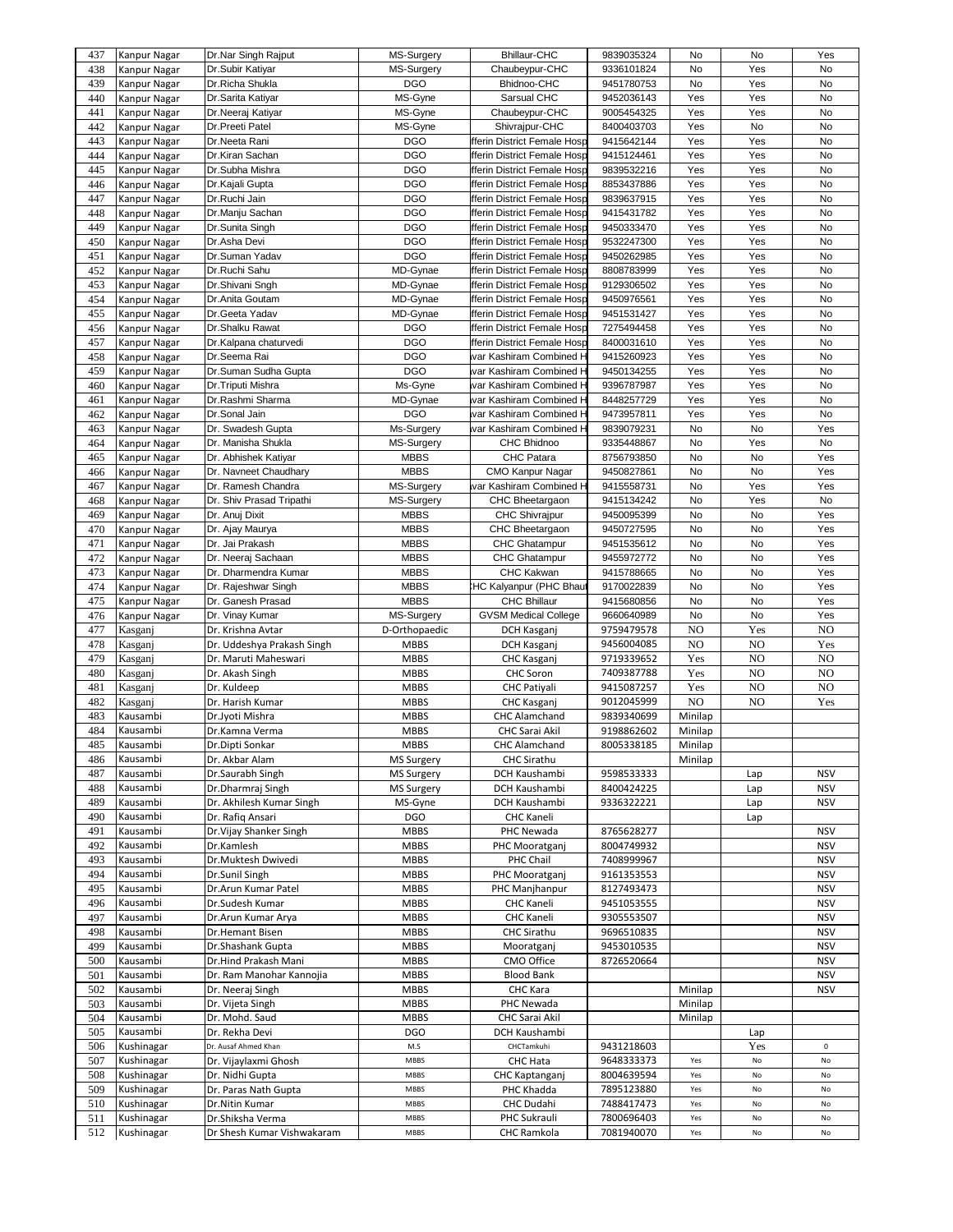| 513 | Lalitpur    | Dr.Ajay Bhale              | <b>DOMS</b>       | CMO OFFICE,<br><b>LALITPUR</b>       | 9450082613 | $\mathsf{L}$   |                          |                          |
|-----|-------------|----------------------------|-------------------|--------------------------------------|------------|----------------|--------------------------|--------------------------|
| 514 | Lalitpur    | Dr.Rakesh Datta            | MS-ENT            | <b>CMS MALE</b><br><b>HOSPITAL</b>   | 9918160571 | $\mathsf{L}$   | $\overline{a}$           |                          |
| 515 | Lalitpur    | Dr. Chatan Raj             | <b>ANESTHISIA</b> | <b>CMS MALE</b><br><b>HOSPITAL</b>   | 9453673017 | $\mathsf{L}$   | $\overline{a}$           |                          |
| 516 | Lalitpur    | Dr. Mahesh Kumar Gupta     | MS-ENT            | <b>CMS MALE</b><br><b>HOSPITAL</b>   | 8765134699 | $\mathsf{T}$   | $\overline{a}$           |                          |
| 517 | Lalitpur    | Dr.D.K.Raj                 | <b>MS</b>         | <b>CMS MALE</b>                      | 9415586740 | $\mathsf{T}$   | $\overline{a}$           | T                        |
| 518 | Lalitpur    | Dr.Getanjali               | <b>DGO</b>        | <b>HOSPITAL</b><br><b>CMS FEMALE</b> | 9918160571 | $\mathsf{T}$   | $\overline{a}$           |                          |
| 519 | Lalitpur    |                            | <b>DGO</b>        | <b>HOSPITAL</b><br><b>CMS FEMALE</b> |            | $\mathsf{L}$   | $\overline{a}$           |                          |
| 520 |             | Dr. Archana Singh          |                   | <b>HOSPITAL</b><br><b>CMS FEMALE</b> | 9452928426 |                |                          | $\sim$                   |
| 521 | Lalitpur    | Dr. RajNarayan             | <b>DCH</b>        | <b>HOSPITAL</b><br><b>CMS FEMALE</b> | 9889883188 | $\mathsf{T}$   | $\overline{a}$           |                          |
|     | Lalitpur    | Dr. Ashu Bajaj             | <b>MBBS</b>       | <b>HOSPITAL</b><br><b>CMS FEMALE</b> | 8005038806 | $\overline{a}$ |                          | T                        |
| 522 | Lalitpur    | Dr. V.P. Etaliya           | <b>DGO</b>        | <b>HOSPITAL</b>                      | 9450032796 | $\mathsf{T}$   |                          |                          |
| 523 | Lalitpur    | Dr.R.K Soni                | <b>D-ORTH</b>     | CMO Office, Lalitpur                 | 9415055624 | I              | $\overline{a}$           | ä,                       |
| 524 | Lalitpur    | Dr. Nidhi Dixit            | <b>MBBS</b>       | <b>CHC TALBEHAT</b>                  | 9415475540 | $\mathsf{I}$   | $\overline{a}$           |                          |
| 525 | Lalitpur    | Dr. S.A. Khan              | <b>MBBS</b>       | CHC TALBEHAT                         | 9415030017 |                | $\overline{a}$           | ÷.                       |
| 526 | Lalitpur    | Dr. Anurag Bajaj           | <b>MBBS</b>       | CHC TALBEHAT                         | 8005411268 | $\top$         | $\overline{a}$           | ÷,                       |
| 527 | Lalitpur    | Dr. Sushil Kumar           | <b>MBBS</b>       | <b>CHC MEHRONI</b>                   | 9889314664 | Т              | $\overline{\phantom{a}}$ | ÷,                       |
| 528 | Lalitpur    | Dr. Neha Joshi             | <b>MBBS</b>       | CHC Madawara                         | 9616684845 | $\mathsf{T}$   | $\overline{a}$           |                          |
| 529 | Lalitpur    | Dr. Dheerendra Vaidhya     | <b>MBBS</b>       | TB Clinic, Ltp                       | 9793401759 | $\mathsf{T}$   | ÷,                       | ÷,                       |
| 530 | Lalitpur    | Dr. Chhatra Pal Singh      | <b>MBBS</b>       | PHC BIRDHA                           | 7518899725 |                |                          |                          |
| 531 | Lalitpur    | Dr. Navneet Kumar          | <b>MBBS</b>       | NPHC HINGORA                         | 7376329285 |                | ä,                       | ä,                       |
|     |             |                            |                   | <b>NPHC</b>                          |            |                |                          |                          |
| 532 | Lalitpur    | Dr. Nitin Kansoriya        | <b>MBBS</b>       | POORAVIRDHA                          | 9651603096 | $\mathsf{L}$   | $\overline{a}$           | ÷,                       |
| 533 | Lalitpur    | Dr. Nitin Bajaj            | <b>MBBS</b>       | NPHC POORA<br><b>KALAN</b>           | 8299536726 | T              | ÷,                       |                          |
| 534 | Lalitpur    | Dr. Pooja Gupta            | <b>MBBS</b>       | CHC MEHRONI                          | 9415944466 |                |                          |                          |
| 535 | Lalitpur    | Dr. Kuldeep Singh Rajput   | <b>MBBS</b>       | CHC Madawara                         | 7524005139 | $\top$         | $\overline{\phantom{0}}$ |                          |
| 536 | Lalitpur    | Dr. Amit Tiwari            | <b>MBBS</b>       | PHC JAKHAURA                         | 7905629379 | $\top$         |                          |                          |
| 537 | Lalitpur    | Dr. Abhishek Namdev        | <b>MBBS</b>       | CHC TALBEHAT                         | 9009690767 | $\top$         | ÷,                       | $\overline{\phantom{a}}$ |
| 538 | Lalitpur    | Dr. Ajay Kumar Khare       | <b>MBBS</b>       | NPHC Kalyanpura                      | 9651575166 | T              | $\overline{\phantom{a}}$ | $\overline{a}$           |
| 539 | Lalitpur    | Dr. Sashank Sahu           | <b>MBBS</b>       | <b>CHC</b> Bar                       | 9453497409 | $\top$         | $\overline{\phantom{a}}$ |                          |
|     |             |                            |                   |                                      |            |                |                          | $\overline{\phantom{a}}$ |
| 540 | Lalitpur    | Dr. Avneesh Sahu           | <b>MBBS</b>       | NPHC Saidpur                         | 9452320441 | $\top$         | ÷.                       | $\overline{a}$           |
| 541 | Lalitpur    | Dr. Jeeshan Khaun          | <b>MBBS</b>       | NPHC Kumhedi                         | 9637822120 | $\mathsf{T}$   | ÷,                       | ÷,                       |
| 542 | Lalitpur    | Dr. Sudeep Bhardwai        | <b>MBBS</b>       | NPHC Dongrakalan                     | 9453030590 | $\top$         | ÷,                       | $\overline{a}$           |
| 543 | Lalitpur    | Dr. Kuldeep Trivedi        | <b>MBBS</b>       | <b>NPHC Bhaurra</b>                  | 7007816772 | $\top$         | $\mathcal{L}$            | $\overline{\phantom{a}}$ |
| 544 | Lalitpur    | Dr. Siddharth Jain         | <b>MBBS</b>       | <b>NPHC Banpur</b>                   | 8853259640 | T              | $\overline{\phantom{a}}$ | $\frac{1}{2}$            |
| 545 | Lalitpur    | Dr. Manish Kumar           | <b>MBBS</b>       | <b>CMS MALE</b><br><b>HOSPITAL</b>   | 9936710273 | T              | $\overline{a}$           |                          |
| 546 | Lalitpur    | Dr. Vishal Verma           | <b>MBBS</b>       | CHC Bar                              | 9648677900 | T              | $\overline{\phantom{a}}$ | $\overline{a}$           |
| 547 | Lalitpur    | Dr. Manulika Verma         | T.Q.M.            | Hausala Training                     | 7000659632 | T              |                          |                          |
|     |             |                            |                   | Centre Ltp                           |            |                |                          |                          |
| 548 | Mahoba      | Dr D K Sullere             | $\rm{MS}$         | DH Mahoba                            | 9450271287 | $\mathbf Y$    | $_{\rm N}$               | $\mathbf Y$              |
| 549 | Mahoba      | Dr Gautam Chandra Verma    | MS                | CHC Charkhari                        | 9506043544 | Y              | $_{\rm N}$               | $\mathbf Y$              |
| 550 | Mahoba      | Dr K P Singh               | MS                | CHC Panwari                          | 9415145508 | $\mathbf Y$    | $_{\rm N}$               | $\mathbf Y$              |
| 551 | Mahoba      | Dr Kuldeep Singh           | Gynae             | CHC Panwari                          | 9452304497 | $\mathbf Y$    | $_{\rm N}$               | $_{\rm N}$               |
| 552 | Mahoba      | Dr Mahesh Singh            | <b>MBBS</b>       | CHC Kabrai                           | 9450040910 | $_{\rm N}$     | $_{\rm N}$               | Y                        |
| 553 | Mahoba      | Dr P K Rajpoot             | <b>MBBS</b>       | PHC Jaitpur                          | 9415179412 | $_{\rm N}$     | $_{\rm N}$               | $\mathbf Y$              |
| 554 | Mahoba      | Dr R B Arya                | MBBS              | DH Mahoba                            | 9450270912 | $_{\rm N}$     | $_{\rm N}$               | $\mathbf Y$              |
| 555 | Mahoba      | Dr S K Verma               | Gynae             | DWH Mahoba                           | 9415542312 | $\mathbf Y$    | $_{\rm N}$               | $_{\rm N}$               |
| 556 | Mahoba      | Dr Amrita Kumari           | MBBS              | DWH Mahoba                           | 9616904440 | $\mathbf Y$    | $_{\rm N}$               | $_{\rm N}$               |
| 557 | Mahoba      | Dr Smita Singh             | MBBS              | DWH Mahoba                           | 9795892312 | $\mathbf Y$    | $_{\rm N}$               | $_{\rm N}$               |
| 558 | Maharajganj | Dr Ramnaval                | MBBS, DCH         | District Combine Hospital            | 9450670215 |                | Yes                      |                          |
| 559 | Maharajganj | Dr Bibhuti Kumar Shukla    | MS                | District Combine Hospital            | 9838797028 |                | Yes                      | Yes                      |
| 560 | Maharajganj | Dr Kavita Agrawal          | <b>MBBS</b>       | <b>CHC</b> Lashmipur                 | 7398728797 | Yes            |                          |                          |
| 561 | Maharajganj | Dr Viddya Sagar            | <b>MBBS</b>       | CHC Dhani                            | 9956503509 | Yes            |                          |                          |
|     |             |                            | <b>MBBS</b>       |                                      |            |                |                          |                          |
| 562 | Maharajganj | Dr Ramjan Ali              |                   | CHC Nichalaul                        | 9935648435 | Yes            |                          |                          |
| 563 | Maharajganj | Dr R P Rai                 | MBBS, DCH         | District Combine Hospital            | 9565468637 |                |                          | Yes                      |
| 564 | Maharajganj | Dr Arun Kumar Gupta        | <b>MBBS</b>       | <b>CHC</b> Lashmipur                 | 7080041736 |                |                          | Yes                      |
| 565 | Mainpuri    | Dr.Gaurav Pareek           | MS-Surgery        | DH Mainpuri                          | 8458284421 |                | Yes                      | Yes                      |
| 566 | Mainpuri    | Dr Uma Chaudhary           | <b>DGO</b>        | <b>DWH Mainpuri</b>                  |            |                | Yes                      |                          |
| 567 | Mainpuri    | Dr.Ashutosh Mishra         | <b>MBBS</b>       | <b>CHC Bewar</b>                     | 8115508004 | Yes            |                          |                          |
| 568 | Mainpuri    | Dr.Snehil Tripathi         | <b>MBBS</b>       | PHC Manpurhari                       | 9450923952 | Yes            |                          |                          |
| 569 | Mainpuri    | Dr.Rajkumar                | <b>MBBS</b>       | PHC Ghiror                           | 8006881212 | Yes            |                          |                          |
| 570 | Mainpuri    | Dr Anand Kishor            | <b>MBBS</b>       | <b>CHC Kurawali</b>                  | 9410783806 | Yes            |                          |                          |
|     |             |                            |                   |                                      |            | Yes            |                          |                          |
| 571 | Mainpuri    | Dr. Ravi Deep Singh Shakya | <b>MBBS</b>       | PHC Barnahal                         | 9411940931 |                |                          |                          |
| 572 | Mainpuri    | Dr. Saurabh Gupta          | <b>MBBS</b>       | NPHC Kheda Mahan                     | 9411992559 | Yes            |                          |                          |
| 573 | Mainpuri    | Dr. Rahul Anand            | <b>MBBS</b>       | NPHC Urthan                          | 8126597550 | Yes            |                          |                          |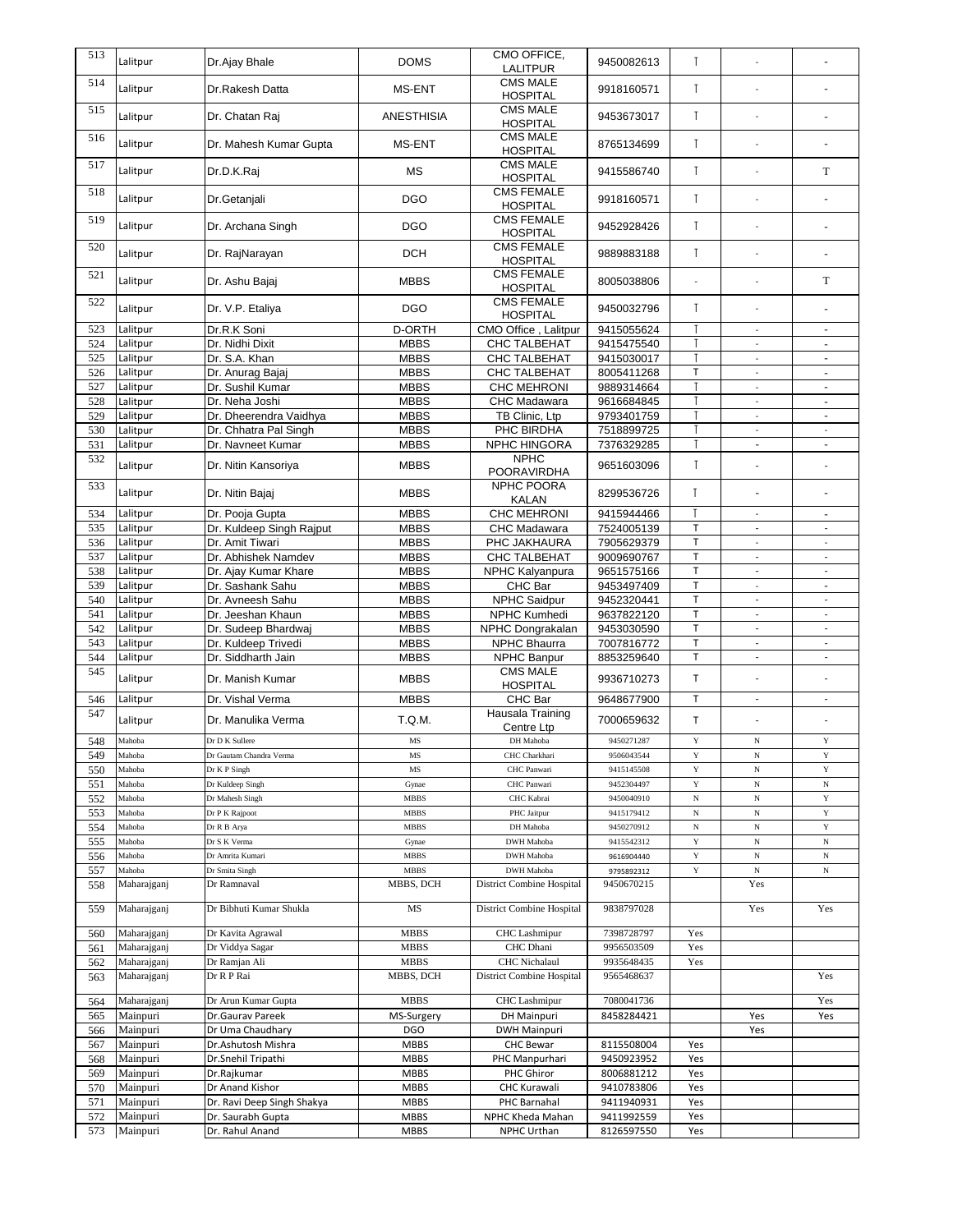| 574 | Mainpuri      | Dr. Nidhi Rajput            | <b>MBBS</b>      | <b>CHC Kirawali</b>                                             | 8510000469 | Yes       |                      |            |
|-----|---------------|-----------------------------|------------------|-----------------------------------------------------------------|------------|-----------|----------------------|------------|
| 575 | Mainpuri      | Dr. Raghvendra Pratap Singh | <b>MBBS</b>      | CHC Kuchela                                                     | 9719200438 |           |                      | yes        |
| 576 | Mirzapur      | Dr. Sanjay Panday           | MS-Surgery       | <b>DWH</b>                                                      | 9451623007 | Y         | Y                    | Y          |
| 577 | Mirzapur      | Dr. J.P Vishkarma           | MBBS/Anesthetist | <b>DWH</b>                                                      | 9415268836 |           |                      | Υ          |
| 578 | Mirzapur      | Dr. Rakesh Bahaudar         | <b>DGO</b>       | <b>DWH</b>                                                      | 9918220077 | Y         | Υ                    | Υ          |
| 579 | Mirzapur      | Dr. Smriti jaiswal          | <b>DGO</b>       | <b>DWH</b>                                                      | 8400231139 | Y         | Υ                    |            |
| 580 | Mirzapur      | Dr. Baij Nath               | MS-Surgery       | CHC- Chacheri Mor                                               | 9415315171 | Y         | Υ                    |            |
| 581 | Mirzapur      | Dr. Mukesh Kumar            | <b>MBBS</b>      | PHC- Vijay pur                                                  | 7839839009 | Υ         |                      |            |
| 582 | Mirzapur      | Dr. Manju Lata              | <b>MBBS</b>      | <b>DWH</b>                                                      | 9792202586 | Υ         | Y                    |            |
| 583 | Mirzapur      | Dr. Sanjay Kumar            | <b>MBBS</b>      | <b>DWH</b>                                                      | 7007262245 | Υ         |                      | Υ          |
| 584 | Mirzapur      | Dr. Kiran Kala              | <b>DGO</b>       | <b>DWH</b>                                                      | 9415637795 | Υ         | Y                    |            |
| 585 | Mirzapur      | Dr. Kaushal Kumar           | <b>MBBS</b>      | Marihan                                                         | 9432921505 | Υ         |                      | Υ          |
| 586 | Mirzapur      | Dr C. B Patel               | <b>MBBS</b>      | Kachwan                                                         | 9450333675 | Υ         |                      |            |
| 587 | Mirzapur      | Dr. Sant Lal                | <b>MBBS</b>      | Rajgarh                                                         | 9415261273 | Υ         |                      |            |
| 588 | Mirzapur      | Dr. Pradeep Kumar           | <b>MBBS</b>      | PHC Gursandi                                                    | 9450677466 | Υ         |                      |            |
| 589 | Mirzapur      | Dr.Sanjay Singh             | <b>MBBS</b>      | <b>CHC Lalganj</b>                                              | 9450335747 | Υ         |                      |            |
| 590 | Mirzapur      |                             |                  |                                                                 |            |           |                      |            |
|     |               | Dr. Reyajuddin Khan         | <b>MBBS</b>      | N.PHC Dramandganj<br>Haliya, Mirzapur                           | 9919712975 | Υ         |                      |            |
| 591 | Mirzapur      | Dr. Vikash Ranjan           | <b>MBBS</b>      | PHC, Chilh Mirzapur                                             | 9235272138 | Υ         |                      |            |
| 592 | Mirzapur      | Dr. Akhilesh Kumar          | <b>MBBS</b>      | PHC Sheekhar Mirzapur                                           | 8175874280 | Υ         |                      |            |
| 593 | Mirzapur      | Dr. Ratnaker Mishra         | <b>MBBS</b>      | PHC Vijaypur, Mirzapur                                          | 9621913594 | Υ         |                      |            |
| 594 | Mirzapur      | Dr. Abhishek Singh          | <b>MBBS</b>      | CHC. Ahraura, Mirzapur                                          | 9654876301 | Υ         |                      |            |
| 595 | Mirzapur      | Dr.Ravi Raj                 | <b>MBBS</b>      | N.PHC, Chataha, padari<br>Mirzapur                              | 9161642464 | Υ         |                      |            |
| 596 | Mirzapur      | Dr. Suman Kumar             | <b>MBBS</b>      | NPHC, Baghawa,<br>Rajgharh MZP                                  | 9451571534 | Υ         |                      |            |
| 597 | Mirzapur      | Dr.Vivek Mohan              | <b>MBBS</b>      | NPHC, Chota Mirzapur,<br>Jamalpur                               | 9161067676 | Υ         |                      |            |
| 598 | Mirzapur      | Dr. Manoramjan Kumar Rai    | <b>MBBS</b>      | CHC, Vindhyachal,<br>Mirzapur                                   | 8177088342 | Υ         |                      |            |
| 599 | Mirzapur      | Dr. Santosh Kumar Varma     | <b>MBBS</b>      | NPHC, Dharammalpur,<br>Mirzapur                                 | 9454761322 | Υ         |                      |            |
| 600 | Mirzapur      | Dr.Bharat Chandra Yadav     | <b>MBBS</b>      | N.PHC, Jamua Mirzapur                                           | 9795091942 | Υ         |                      |            |
| 601 | Moradabad     | Dr Nirmal Pathak            | <b>GYNE</b>      | <b>DWH</b> Moradabad                                            | 941266406  |           | $\mathbf Y$          | $_{\rm N}$ |
| 602 | Moradabad     | Dr Madhu Raj                | <b>GYNE</b>      | DWH Moradabad                                                   | $\circ$    |           | $\mathbf Y$          | N          |
| 603 | Moradabad     | Dr Sunita Pandey            | <b>GYNE</b>      | <b>DWH</b> Moradabad                                            | 8938921108 |           | $\mathbf Y$          | N          |
| 604 | Moradabad     | Dr Shobha Sharma            | <b>GYNE</b>      | CHC Thakurdwara                                                 | 9456454256 |           | $\mathbf Y$          | $_{\rm N}$ |
| 605 | Moradabad     | Dr Sonam Rastogi            | <b>GYNE</b>      | DWH Moradabad                                                   | $\circ$    |           | $\mathbf Y$          | $_{\rm N}$ |
| 606 | Moradabad     | Dr Monica Agarwal           | <b>GYNE</b>      | DWH Moradabad                                                   | $\circ$    |           | $\mathbf Y$          | $_{\rm N}$ |
| 607 | Moradabad     | Dr. Sujata                  | <b>GYNE</b>      | <b>DWH</b> Moradabad                                            |            |           | $\mathbf Y$          | $_{\rm N}$ |
| 608 | Moradabad     | Dr. Vimita Agarwal          | <b>GYNE</b>      | <b>DWH</b> Moradabad                                            |            |           | $_{\rm N}$           | N          |
| 609 | Moradabad     | Dr V.k.Goyal                | <b>MS</b>        | DH Moradabad                                                    |            |           | NA                   | Υ          |
| 610 | Moradabad     | Dr Shiv Singh               | ΜS               | DH Moradabad                                                    |            |           | NA                   | Υ          |
| 611 | Muzaffarnagar | Dr. Amita Garg              | <b>DGO</b>       | District Women Hospital<br>MZN L3                               | 9634092040 | Yes       | Yes                  |            |
| 612 | Muzaffarnagar | Dr. Anita Singh             | <b>DGO</b>       | District Women Hospital<br>MZN L3                               | 9456888299 | Yes       | Yes                  |            |
| 613 | Muzaffarnagar | Dr. Abha Atre               | <b>MBBS</b>      | District Women Hospital<br>MZN L3                               | 9719366414 | Yes       | Yes                  |            |
| 614 | Muzaffarnagar | Dr. Murli Bhaskar           | <b>DGO</b>       | District Women Hospital<br>MZN L3                               | 9837425107 | Yes       | yes                  |            |
| 615 | Muzaffarnagar | Dr. Nishi singh             | <b>DGO</b>       | District Women Hospital<br>MZN L3                               |            | yes       | yes                  |            |
| 616 | Muzaffarnagar | Dr. Nidhi                   | MS- Gyne         | District Women Hospital<br>MZN L3                               | 9161995552 | N         | No                   |            |
| 617 | Muzaffarnagar | Dr. Zainab                  | <b>DGO</b>       | District Women Hospital<br>MZN L3                               | 7607479150 | N         | No                   |            |
| 618 | Muzaffarnagar | Dr. Savita Gupta            | <b>MBBS</b>      | District Women Hospital<br>MZN L3                               | 9457115266 | Yes       | No                   |            |
| 619 | Muzaffarnagar | Dr. M.K. Sharma             | MS               | Swami Kalyan Dev<br>District Male Hospital,<br>Muzaffarnagar L3 |            | Yes       | $\operatorname{Yes}$ |            |
| 620 | Muzaffarnagar | Dr. Pankaj Aggarwal         | MS               | Kalyan Dev District Male                                        | 9454455282 |           |                      | Yes        |
| 621 | Muzaffarnagar | Dr. D. K. Sharma            | MS               | ev District Male Hospital,                                      | 9897077355 |           |                      | Yes        |
| 622 | Muzaffarnagar | Dr. Mukesh Kumar            | <b>MBBS</b>      | zi, Block Purkazi, Muzaffa                                      | 9997081768 |           |                      | Yes        |
| 623 | Pilibhit      | Dr. Anta Chaurasia          | <b>DGO</b>       | <b>DWH PILIBHIT</b>                                             | 9411494202 | NO.       | YES                  | NO         |
| 624 | Pilibhit      | Dr. Pushpa pant             | <b>MBBS</b>      | <b>DWH PILIBHIT</b>                                             | 8859369562 | YES       | <b>NO</b>            | <b>NO</b>  |
| 625 | Pilibhit      | Dr. PK Agrawal              | MS               | <b>DMH</b> Pilibhit                                             | 9719110579 | <b>NO</b> | YES                  | <b>NO</b>  |
| 626 | Pilibhit      | Dr. RS Yadav                | MS               | <b>DMH</b> Pilibhit                                             |            | NO        | <b>NO</b>            | YES        |
|     |               |                             |                  |                                                                 |            |           |                      |            |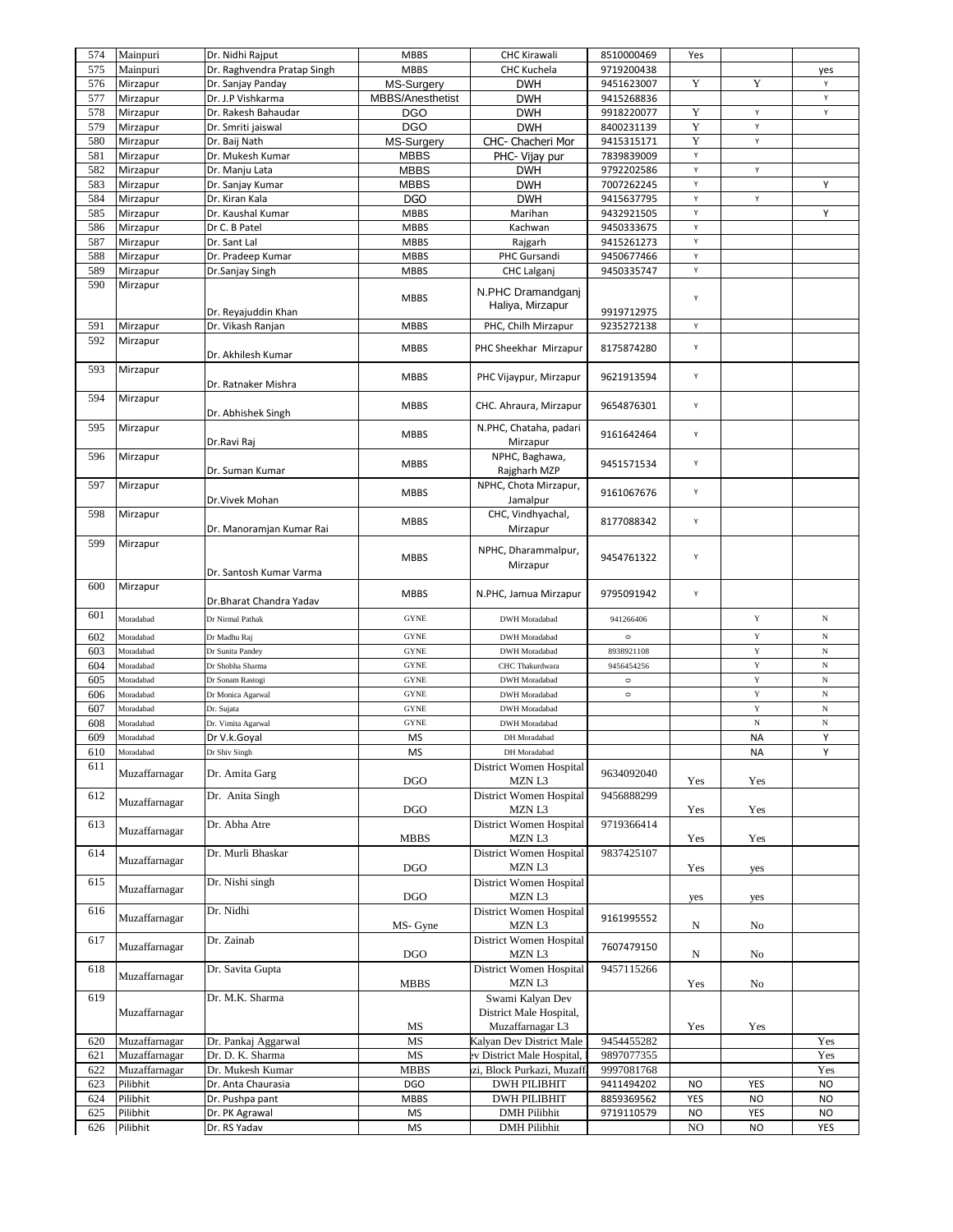|     | Pilibhit         | Dr. Anju singh               | <b>MBBS</b>       | <b>CHC</b> Bisalpur              | 9411423498  | YES                             | NO.                      | <b>NO</b>  |
|-----|------------------|------------------------------|-------------------|----------------------------------|-------------|---------------------------------|--------------------------|------------|
| 628 | Pilibhit         | Dr. Vineeta Chatuvedi        | <b>DGO</b>        | <b>CHC</b> Bisalpur              | 9412287651  | YES                             | YES                      | <b>NO</b>  |
| 629 | Pilibhit         | Dr. Vineet yadav             | <b>MBBS</b>       | <b>CHC</b> Puranpur              | 7607391500  | <b>NO</b>                       | <b>NO</b>                | YES        |
| 630 | Pilibhit         | Dr.Kamlesh kumar             | <b>MBBS</b>       | PHC-Chandandi                    | 9411445103  | <b>NO</b>                       | <b>NO</b>                | YES        |
| 631 | Pilibhit         | Dr. Chandra Kumar            | <b>MBBS</b>       | CHC-Jahanabad                    | 9458694144  | <b>NO</b>                       | <b>NO</b>                | YES        |
| 632 | Pilibhit         | Dr. Chatra pal               | <b>MBBS</b>       | CHC-Puranpur                     | 8273033063  | <b>NO</b>                       | <b>NO</b>                | YES        |
| 633 | Pilibhit         | Dr. Era Bhardwaz             | <b>MBBS</b>       | CHC-Nuriya                       | 8191900506  | YES                             | <b>NO</b>                | <b>NO</b>  |
| 634 | Pilibhit         | Dr. Anjali singh             | <b>MBBS</b>       | <b>DWH-PILIBHIT</b>              | 9450591131  | YES                             | <b>NO</b>                | <b>NO</b>  |
| 635 | Pilibhit         | Dr. Sudhakar pandey          | <b>MS</b>         | CHC-Puranpur                     | 9412644883  | NO.                             | YES                      | YES        |
| 636 | Pratapgarh       | Neelima Sonkar               | MS-Gynae          | <b>DWH</b>                       | 9450261012  | Yes                             | Yes                      | No         |
| 637 | Pratapgarh       | Reeta Dubey                  | MS-Gynae          | <b>DWH</b>                       | 7317433847  | Yes                             | Yes                      | No         |
| 638 | Pratapgarh       | Reena Prasad                 | MS-Gynae          | <b>DWH</b>                       | 9415615415  | Yes                             | Yes                      | No         |
| 639 | Pratapgarh       | <b>Arvind Gupta</b>          | MS- Gen. Surgery  | <b>CHC Lalganj</b>               | 9897337418  | No                              | Yes                      | Yes        |
| 640 | Pratapgarh       | Mahendra Pratap              | MS- Gen. Surgery  | <b>CHC Patti</b>                 | 9412010191  | Yes                             | Yes                      | Yes        |
| 641 | Pratapgarh       | Imtiyaz Ahmad                | MS- Gen. Surgery  | <b>CHC</b> Gaura                 | 9651620306  | Yes                             | Yes                      | No         |
| 642 | Pratapgarh       | Akhilesh Updhayay            | MS- Gen. Surgery  | CHC Kunda                        | 9792819999  | No                              | Yes                      | No         |
| 643 | Pratapgarh       | Abhishek Singh               | <b>MBBS</b>       | <b>CHC Sangipur</b>              | 8874463054  | No                              | No                       | Yes        |
| 644 | Pratapgarh       | Vivek Kumar                  | <b>MBBS</b>       | PHC Babaganj                     | 9455484730  | No                              | No                       | Yes        |
| 645 | Pratapgarh       | Magsood Ahmad                | <b>MBBS</b>       | CHC Mandhata                     | 9455600889  | No                              | No                       | Yes        |
| 646 | Pratapgarh       | Alok Ranjan                  | <b>MBBS</b>       | <b>CHC Sangipur</b>              | 9838427668  | No                              | No                       | Yes        |
| 647 | Pratapgarh       | Yagyavendra Singh            | <b>MBBS</b>       | PHC Sukhpalnagar                 | 9807010535  | No                              | No                       | Yes        |
| 648 | Pratapgarh       | Ashish Chatrevedi            | <b>MBBS</b>       | <b>CHC Sangramgarh</b>           | 9454950151  | No                              | No                       | Yes        |
| 649 | Pratapgarh       | Mohammad Haroon              | <b>MBBS</b>       | PHC Babaganj                     | 8948816349  | No                              | No                       | Yes        |
| 650 | Pratapgarh       | Mohammad Hasim               | <b>MBBS</b>       | CHC Mandhata                     | 9415308559  | No                              | No                       | Yes        |
| 651 | Pratapgarh       | Vartika Singh                | <b>MBBS</b>       | PHC Sukhpalnagar                 | 9005363582  | Yes                             | Yes                      | No         |
| 652 | Pratapgarh       | Shiv Charan Lal Diwedi       | MS- Gen. Surgery  | CMO Office                       | 9415250283  | No                              | No                       | Yes        |
| 653 | RAMPUR           | Dr. Charu Dhall              | <b>MS</b>         | DH                               | 9837100889  | Υ                               | Y                        | Y          |
| 654 | <b>RAMPUR</b>    | Dr. Rajesh Kumar             | <b>MS</b>         | DH                               | 9415175648  | Υ                               | Υ                        | Υ          |
| 655 | <b>RAMPUR</b>    | Dr. Aslam                    | <b>MBBS</b>       | CHCMILAK                         | 7669579222  | N                               | N                        | Y          |
| 656 | RAMPUR           | Dr. Dashrath Singh           | <b>MBBS</b>       | DH                               | 8057095214  | N                               | N                        | Y          |
| 657 |                  |                              |                   |                                  |             |                                 |                          |            |
|     | Sant Kabir Nagar | Dr.G.M. Shukla               | MS-Surgery        | <b>ACMO Sant Kabir Nagar</b>     | 9415038392  |                                 | Yes                      | Yes        |
| 658 | Sant Kabir Nagar | Dr. Anju Mishra              | <b>MBBS</b>       | <b>CHC Haisar Bazar</b>          | 9453012309  | Yes                             |                          |            |
| 659 | Sant Kabir Nagar | Dr. Ravi Pandey              | Gynae             | <b>CDH Khalilabad</b>            | 9415586889  | Yes                             | <b>NO</b>                |            |
| 660 | Sant Kabir Nagar | Dr. Uma Srivastava (Trained) | <b>DGO</b>        | <b>CDH Khalilabad</b>            | 9936676318  | Yes                             | Yes                      |            |
| 661 |                  |                              |                   |                                  | 7376333036, |                                 |                          |            |
|     | Sant Kabir Nagar | Dr. Sadaf Saqueel            | <b>MBBS</b>       | PHC Baghauli                     | 9984610202  | Yes                             | No                       |            |
| 662 | Sant Kabir Nagar | Dr. Nidhi Gupta              | <b>MBBS</b>       | <b>CHC Khalilabad</b>            | 9452953413  | Yes                             |                          |            |
| 663 | Sant Kabir Nagar | Dr. Lokesh Tripathi          | <b>MBBS</b>       | <b>CHC Mehadawal</b>             | 9450902915  |                                 |                          | Yes        |
| 664 | Sant Kabir Nagar | Dr. Ram Bhagat Gaur          | <b>MBBS</b>       | <b>CHC Haisar Bazar</b>          | 9044430470  |                                 |                          | Yes        |
| 665 | Sant Kabir Nagar | Dr. Sanjeet Mishra           | MS-Surgery        | <b>CDH Khalilabad</b>            | 9839460164  |                                 | Yes                      | Yes        |
| 666 | Sant Kabir Nagar | Dr. A.K. Singh               |                   |                                  |             |                                 |                          |            |
| 667 | Sant Kabir Nagar | DR. Simpi Kumari             | <b>DGO</b>        | CDH Sant Kabir nagar             | 9970654055  |                                 | Yes                      |            |
| 668 | Sant Kabir Nagar | Dr. Shashi Singh             | <b>DGO</b>        | CDH Sant Kabir nagar             | 8009084535  |                                 | Yes                      | No         |
| 669 | Sambhal          | Dr Ranjna Singh              | <b>DGO</b>        | <b>DCH Sambhal</b>               | 9412449472  |                                 | LAP                      |            |
| 670 | Sambhal          | Dr. Manoj Kumar              | <b>MBBS</b>       | CHC Junawai                      | 9450029999  | Minilap                         |                          |            |
| 671 | Sambhal          | Dr. Santosh Kumar            | <b>MBBS</b>       | <b>CHC Chandausi</b>             | 9456400399  |                                 |                          | <b>NSV</b> |
| 672 | Shahjahanpur     | Dr. Mahendra Kumar           | MS                | DH L3                            | 9415051347  |                                 |                          | yes        |
| 673 | Shahjahanpur     | Dr-Seema Singh               | <b>DGO</b>        | DWH <sub>L3</sub>                |             |                                 |                          |            |
| 674 | Shahjahanpur     | Dr-N.K.Saxena                |                   |                                  |             |                                 |                          |            |
| 675 | Shahjahanpur     |                              |                   |                                  | 9457281898  | yes<br>$\overline{\phantom{a}}$ | yes                      |            |
| 676 |                  |                              | MS                | DH L3                            | 9450445541  |                                 | $\overline{\phantom{a}}$ | yes        |
|     |                  | DR-Laxman Singh              | <b>MBBS</b>       | Cmo Office                       | 9412328489  | $\overline{\phantom{a}}$        | $\overline{\phantom{a}}$ | yes        |
|     | Shahjahanpur     | Dr-S.P.Gangwar               | <b>MBBS</b>       | CHC <sub>L2</sub>                | 8934792507  |                                 |                          | yes        |
| 677 | Shahjahanpur     | Dr-Ritu Rastogi              | <b>DGO</b>        | DWH L3                           | 9411026527  | $\overline{\phantom{a}}$        | yes                      |            |
| 678 | Shahjahanpur     | Dr-Ram Kumar                 | <b>MBBS</b>       | CHC <sub>L2</sub>                | 8868941101  | yes                             |                          |            |
| 679 | Shahjahanpur     | Dr-Renu Meena                | <b>MBBs</b>       | CHC <sub>L2</sub>                | 9450231045  | Yes                             | ÷,                       | ÷,         |
| 680 | Shahjahanpur     | Dr-Gyanendra Kumar           | <b>MBBS</b>       | CHC <sub>L2</sub>                | 8004767698  | $\overline{\phantom{a}}$        | ÷.                       | yes        |
| 681 | Shahjahanpur     | Dr- Aalok Jaiswal            | <b>MBBS</b>       | CHC <sub>L2</sub>                | 7599038222  | $\overline{\phantom{a}}$        | $\mathbb{R}^2$           | yes        |
| 682 | Shahjahanpur     | Dr- V.K.Varma                | MBBs              | CHC <sub>L2</sub>                | 9984614005  | $\overline{\phantom{a}}$        | $\overline{\phantom{a}}$ | yes        |
| 683 | Shahjahanpur     | Dr. Kiran Gupta              | <b>MBBS</b>       | DWH <sub>L3</sub>                | 8299760348  | yes                             | <b>NO</b>                | <b>NO</b>  |
| 684 | Shahjahanpur     | Dr. Rekha Sharma             | <b>DGO</b>        | DWH L3                           | 8840153267  | NO                              | <b>NO</b>                | <b>NO</b>  |
| 685 | Shahjahanpur     | Dr.Shadna Gupta              | <b>DGO</b>        | Bareilly                         | 9412738755  | <b>NO</b>                       | YES                      | <b>NO</b>  |
| 686 | Shahjahanpur     | Dr.K.K. Verma                | <b>MBBS</b>       | CHC L2                           | 9198982233  | <b>NO</b>                       | <b>NO</b>                | YES        |
| 687 | Shahjahanpur     | Dr. D.R. Manu                | <b>MBBS</b>       | CHC <sub>L2</sub>                | 9161086153  | <b>NO</b>                       | <b>NO</b>                | YES        |
| 688 | Shahjahanpur     | Dr. Indra                    | <b>DGO</b>        | DWH L3                           | 8937945678  | yes                             | <b>NO</b>                | <b>NO</b>  |
| 689 | Shahjahanpur     | Dr. Jiyoti Rajput            | <b>MBBS</b>       | Tilher L#                        | 9453041682  | yes                             | <b>NO</b>                | <b>NO</b>  |
| 690 | Shamli           | Dr. Saurabh agarwal          | MBBS/MS           | Shamli FRO-CHC                   | 9458249020  |                                 |                          |            |
| 691 | Shamli           | Dr. Manjeet kaur             | MS-Gyne           | Shamli CHC                       | 9837305127  |                                 |                          |            |
| 692 | Shamli           | Dr. Dig Vijay                | <b>MBBS</b>       | Thanabhawan CHC                  | 8077174685  |                                 |                          |            |
| 693 |                  | Dr. Ramgopal                 |                   | <b>District Combine</b>          | 9839453157  |                                 |                          |            |
|     | Shrawasti        |                              | <b>DGO</b>        | Hospital                         |             | Ν                               | Υ                        | Ν          |
| 694 | Shrawasti        | Dr.Uday Nath                 | <b>MBBS</b>       | CMO Office                       | 9415877459  | N                               | N                        | Υ          |
| 695 | Shrawasti        | Dr.Rajat Singh               | <b>MS Surgery</b> | CHC Ikauna                       | 9936238005  | N                               | Υ                        | N          |
| 696 | Shrawasti        | Dr.Nasheer Kamal             | DGO               | CHC Sirsiya                      | 7905212108  | N                               | Υ                        | N          |
| 697 | Shrawasti        | Dr.A.K.Upadhyay              | <b>DGO</b>        | <b>District Combine Hospital</b> | 9450012491  | N                               | Υ                        | N          |
| 698 | Shrawasti        | Dr.Sant Saran                | <b>MBBS</b>       | <b>CHC</b> Malhipur              | 9415346935  | N                               | N                        | Υ          |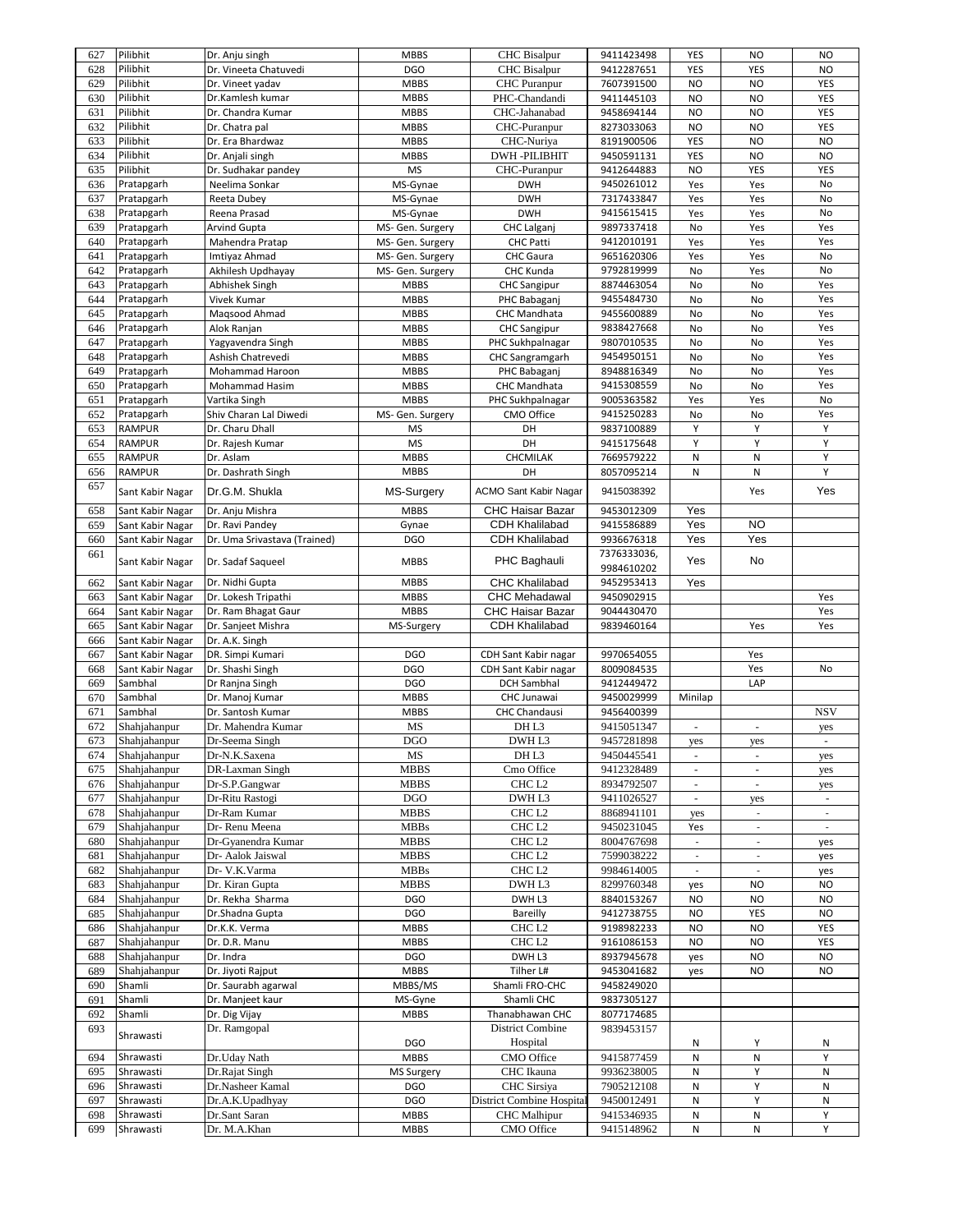| 700        | Shrawasti            | Dr. Rohit Kumar                        | <b>MBBS</b>            | CHC Bhangaha                      | 9648234000               | Ν                | N                | Y                |
|------------|----------------------|----------------------------------------|------------------------|-----------------------------------|--------------------------|------------------|------------------|------------------|
| 701        | Shrawasti            | Dr. Abhishek Singh                     | <b>MBBS</b>            | CHC Bhangaha                      | 7985931981               | N                | N                | Υ                |
| 702        | Shrawasti            | Dr. Dharmendra Maurya                  | <b>MBBS</b>            | CHC Bhangaha                      | 8953040102               | N                | N                | Y                |
| 703        | Sonebhadra           | Dr. Girdhari Lal                       | <b>MBBS</b>            | CHC Chopan                        | 7310479705               | Υ                |                  |                  |
| 704        | Sonebhadra           | Dr. Rajeev Ranjan                      | <b>MBBS</b>            | <b>CHC Myourur</b>                | 8004348812               |                  |                  | Y                |
|            |                      |                                        |                        |                                   |                          |                  |                  |                  |
| 705        | Sonebhadra           | Dr. Pravesh singh                      | <b>MBBS</b>            | DCH-Robertsganj                   | 9453806041               | Υ                |                  |                  |
| 706        | Sonebhadra           | Dr. A.P. Singh                         | <b>MBBS</b>            | APHC-Madhupur                     | 8115737216               | Y                |                  | Υ                |
| 707        | Sonebhadra           | Dr. Daya Shankar                       | <b>MBBS</b>            | DCH-Robertsganj                   | 9415638612               | Υ                |                  | Y                |
| 708        | Sonebhadra           | Dr. Sanjay Singh                       | <b>MBBS</b>            | APHC-Maukala                      | 9794197131               | Y                |                  |                  |
| 709        | Sonebhadra           | Dr. JP Singh                           | <b>MBBS</b>            | <b>CHC Nagwa</b>                  | 8858346803               |                  |                  | Υ                |
| 710        | Sonebhadra           | Dr. Prem Nath                          | <b>MBBS</b>            | CMO-Office                        | 9415683031               |                  |                  | Υ                |
| 711        | Sonebhadra           | Dr. Munna Lal                          | <b>MBBS</b>            | <b>CHC Ghorawal</b>               | 8756927131               | Υ                |                  |                  |
| 712        | Sonebhadra           | Dr.Pooja Pathak                        | <b>MBBS</b>            | DCH-Robertsganj                   | 7380585463               | Υ                |                  |                  |
| 713        | Sonebhadra           | Dr. Ajeet Singh                        | <b>MBBS</b>            | SDH Anpara                        | 9450377419               | Υ                |                  |                  |
| 714        | Sonebhadra           | Dr. Tishu Kashyap                      | <b>MBBS</b>            | <b>SDH Anpara</b>                 | 9450649396               | Y                |                  |                  |
|            |                      |                                        |                        |                                   |                          | Υ                |                  |                  |
| 715        | Sonebhadra           | Dr. Shaha Alam                         | <b>MBBS</b>            | CHC Duddhi                        | 991943128                |                  |                  |                  |
| 716        | Sonebhadra           | Dr. Ram Kuwar                          | <b>MBBS</b>            | PHC Kakrahi                       | 9794857661               | Υ                | y                | Υ                |
| 717        | Sultanpur            | Dr. Hriday Narayan Maurya              | <b>MBBS</b>            | <b>CHC Motigarpur</b>             | 9450942597               | Yes              | No               | No               |
| 718        | Sultanpur            | Dr. Ajay Kumar Singh                   | <b>MS</b>              | <b>CHC Kadipur</b>                | 9721873819               | Yes              | No               | No               |
| 719        | Sultanpur            | Dr. Salahuddin khan                    | <b>MBBS</b>            | CHC Lambhua                       | 9554373358               | Yes              | Yes              | Yes              |
| 720        | Sultanpur            | Dr. Tarrannum Akhtar                   | <b>MBBS</b>            | <b>DWH</b>                        | 9451254967               | Yes              | No               | No               |
| 721        | Sultanpur            | Dr. Urmila Chaudhari                   | <b>MBBS</b>            | <b>DWH</b>                        | 8005192761               | Yes              | No               | No               |
| 722        | Sultanpur            | Dr. Anand Prakash Singh                | <b>DGO</b>             | <b>DWH</b>                        | 9415077406               | Yes              | No               | No               |
| 723        | Sultanpur            | Dr. Kaushal Kishor Bhatta              | <b>DGO</b>             | <b>DWH</b>                        | 9450185693               | Yes              | No               | No               |
| 724        | Sultanpur            |                                        | <b>MS</b>              |                                   |                          | Yes              | No               |                  |
|            |                      | Dr. Vijay Bahadur Singh                |                        | District Male Hospital            | 9415046031               |                  |                  | Yes              |
| 725        | Sultanpur            | Dr. Jitendra Maurya                    | <b>MS</b>              | <b>District Head Quarter</b>      | 9451584019               | Yes              | No               | No               |
| 726        | Sultanpur            | Dr. Sarita Singh                       | <b>MBBS</b>            | Kurebhar                          | 9452241941               | Yes              | No               | No               |
| 727        | Sultanpur            | Dr. Mithilesh                          | <b>MBBS</b>            | CHC Akhandnagar                   | 9455629597               | Yes              | No               | Yes              |
| 728        | Sultanpur            | Dr. Abhay Kumar                        | <b>MBBS</b>            | New PHC Rupaipur                  | 7379225463               | Yes              | No               | No               |
| 729        | Sultanpur            | Dr. Vivek Kumar                        | <b>MBBS</b>            | New PHC Loknathpur                | 9410202272               | Yes              | No               | No               |
| 730        | Sultanpur            | Dr. Dr. Kazi Anawar Khan               | <b>MBBS</b>            | <b>CHC Kurwar</b>                 | 9795150803               | Yes              | No               | No               |
| 731        | Sultanpur            | Dr. Mehi lal Patel                     | <b>MS</b>              | CHC PP Kamaicha                   | 8574947453               | Yes              | No               | No               |
| 732        | <b>UNNAO</b>         | Dr.Anju Dwivedi                        | MS-Surgery             | <b>DWH</b>                        | 9451293910               | $\mathbf{0}$     | 96               | $\mathbf{0}$     |
| 733        | <b>UNNAO</b>         | Dr Rani Bala                           | MS-Surgery             | <b>DWH</b>                        | 9415042627               | $\boldsymbol{0}$ | 54               | $\boldsymbol{0}$ |
| 734        | <b>UNNAO</b>         | Dr Sanju Agarwal                       | <b>DGO</b>             | <b>DWH</b>                        | 9415125848               | $\boldsymbol{0}$ | 43               | $\boldsymbol{0}$ |
|            |                      |                                        |                        | <b>DWH</b>                        |                          | $\boldsymbol{0}$ | 93               | $\overline{0}$   |
| 735        | <b>UNNAO</b>         | Dr.Ram Pati Devi                       | <b>DGO</b>             |                                   | 9450771742               |                  |                  |                  |
| 736        | <b>UNNAO</b>         | Dr.Alka Shukla                         | <b>DGO</b>             | <b>DWH</b>                        | 9452963392               | $\boldsymbol{0}$ | 580              | $\boldsymbol{0}$ |
| 737        | <b>UNNAO</b>         | Dr.Archana Varma                       | <b>DGO</b>             | <b>DWH</b>                        | 9453701821               | $\mathbf{0}$     | $\boldsymbol{0}$ | $\boldsymbol{0}$ |
|            |                      |                                        |                        |                                   |                          |                  |                  |                  |
| 738        | <b>UNNAO</b>         | Dr. Veena Kumari                       | <b>DGO</b>             | <b>DWH</b>                        | 9450792620               | $\boldsymbol{0}$ | $\boldsymbol{0}$ | $\boldsymbol{0}$ |
| 739        | <b>UNNAO</b>         | Dr.Geeta Agarwal                       | <b>DGO</b>             | <b>DWH</b>                        |                          | $\mathbf{0}$     | 70               | $\mathbf{0}$     |
| 740        | <b>UNNAO</b>         | Dr Akhilesh Vikkram                    | MS-Surgery             | CHC Nawabganj                     | 9451161035               | $\boldsymbol{0}$ | 492              | 5                |
| 741        |                      |                                        |                        | <b>DMH</b>                        |                          | $\boldsymbol{0}$ | $\boldsymbol{0}$ | 0                |
|            | <b>UNNAO</b>         | Dr.Sanjay Varma                        | MS-Surgery             |                                   | 9415725337               |                  |                  |                  |
| 742        | <b>UNNAO</b>         | Dr.Pratima Chaudhary                   | <b>DGO</b>             | nnao Medical Centre, Unna         | 9335288134               | 0                | $\boldsymbol{0}$ | $\boldsymbol{0}$ |
| 743        | <b>UNNAO</b>         | Dr Sushma Arya                         | <b>DGO</b>             | Sushma Hospital, Unnao            | 9839086361               | 0                | $\boldsymbol{0}$ | $\boldsymbol{0}$ |
| 744        | <b>UNNAO</b>         | Dr D.P.Singh                           | <b>DGO</b>             | Nishta Hosital, Unnao             | 9415076119               | 0                | $\boldsymbol{0}$ | $\overline{0}$   |
| 745        | <b>UNNAO</b>         | Dr.Ritu Gangwar                        | <b>DGO</b>             | ndraprashta Hospital,Unna         | 9839030049               | 0                | $\mathbf{0}$     | $\overline{0}$   |
| 746        | Varanasi             | Dr. Vijay Shankar Tripathi             | <b>MBBS</b>            | SSPG Kabirchaura                  | 9415374817               | No               | No               | Yes              |
| 747        | Varanasi             | Dr. Anil Kumar                         | <b>MBBS</b>            | Police line Hospital              | 9935143829               | No               | No               | Yes              |
| 748        | Varanasi             | Dr. Ambuj Kumar Gupta                  | <b>MBBS</b>            | PAC Hospital                      |                          | Yes              | $\mathsf{No}$    | No               |
| 749        | Varanasi             | Dr. Amit Yadav                         | <b>MBBS</b>            | <b>CHC Cholapur</b>               | 9415618809               | Yes              | No               | No               |
| 750        | Varanasi             | Dr. Sher Mohammad                      | <b>MBBS</b>            | PHC Badagaon                      | 9918878699               | Yes              | No               | No               |
| 751        | Varanasi             | Dr. Sweta Singh                        | <b>MBBS</b>            | <b>CHC Mishirpur</b>              | 9473746960               | Yes              | No               | No               |
| 752        | Varanasi             | Dr. Rajnath Ram                        | <b>MBBS</b>            | PHC Chiraigaon                    | 9532551015               | Yes              | No               | No               |
|            |                      |                                        |                        |                                   |                          |                  |                  |                  |
| 753        | Varanasi             | Dr. Rahul Singh                        | <b>MBBS</b>            | PHC Shivpur                       | 9455825016               | Yes              | No               | No               |
| 754        | Varanasi             | Dr. Archana Verma                      | <b>MBBS</b>            | <b>DWH</b>                        | 7398359476               | Yes              | No               | No               |
| 755        | Varanasi             | Dr. Madhu Pandey                       | <b>MBBS</b>            | PHC Manduadih                     | 9997360729               | Yes              | No               | No               |
| 756        | Varanasi             | Dr. Abhishek Kumar Singh               | <b>MBBS</b>            | CHC Araji Line                    | 9453363045               | Yes              | No               | No               |
| 757        | Varanasi             | Dr. Farhan Sams                        | <b>MBBS</b>            | <b>UPHC Adampur</b>               | 9415988724               | Yes              | No               | No               |
| 758        | Varanasi             | Dr. Harish Chandra Maurya              | <b>MBBS</b>            | PHC Pindra                        | 9918901775               | Yes              | No               | No               |
| 759        | Varanasi             | Dr. Apechha Aman                       | <b>MBBS</b>            | <b>CHC</b> Gangapur               | 9935638565               | Yes              | No               | No               |
| 760        | Varanasi             | Dr. Rakesh Kumar Gupta                 | <b>MBBS</b>            | <b>LBS Ramnagar</b>               | 9415364838               | Yes              | No               | No               |
| 761        | Varanasi             | Dr. Saroj                              | <b>MBBS</b>            | CHC Hathi Bazar                   | 9305019838               | Yes              | No               | No               |
| 762        | Varanasi             | Dr. Sonal Tripathi                     | <b>MBBS</b>            | UPHC Mata Anand Mai               | 9454255859               | Yes              | No               | No               |
|            |                      |                                        |                        |                                   |                          |                  |                  |                  |
| 763        | Varanasi             | Dr. Archana Singh                      | <b>MBBS</b>            | PHC Badagaon                      | 9919584520               | Yes              | No               | No               |
| 764        | Varanasi             | Dr. Chanda Tara Sabri                  | <b>MBBS</b>            | UPHC Chowka Ghat                  | 9452884709               | Yes              | No               | No               |
| 765        | Varanasi             | Dr. Sangeeta Maurya                    | <b>MBBS</b>            | <b>UPHC Ordely Bazar</b>          | 9532681809               | Yes              | No               | No               |
| 766        | Varanasi             | Dr. Satendra Prakash                   | <b>MBBS</b>            | <b>DWH</b>                        | 9453209087               | Yes              | No               | No               |
| 767        | Varanasi             | Dr. Needhi Pandey                      | <b>MBBS</b>            | UPHC Badi Bazar                   | 9450485840               | Yes              | No               | No               |
| 768        | Varanasi             | Dr. Shrishti Tanya                     | <b>MBBS</b>            | <b>DWH</b>                        | 9971705195               | Yes              | No               | No               |
| 769        | Varanasi             | Dr. Sumeeta Gupta                      | <b>MBBS</b>            | <b>DWH</b>                        | 9453420368               | Yes              | No               | No               |
| 770        | Varanasi             | Dr. Kiran Jaiswal                      | <b>MBBS</b>            | <b>UHC Benia</b>                  | 9140709934               | Yes              | No               | No               |
| 771        | Varanasi             | Dr. Shaila Tripathi                    | MBBS, DGO              | <b>DWH</b>                        | 8808053030               | No               | Yes              | No               |
|            |                      |                                        |                        |                                   |                          |                  |                  |                  |
| 772        | Varanasi             | Dr. Sarika Rai                         | MBBS, DGO              | MH Durgakund                      | 9839310989               | No               | Yes              | No               |
| 773        | Varanasi             | Dr. Manjula Singh                      | MBBS, DGO              | <b>DWH</b>                        | 8808053035               | No               | Yes              | No               |
| 774<br>775 | Varanasi<br>Varanasi | Dr. Krishna Yadav<br>Dr. Kiran Jaiswal | MBBS, DGO<br>MBBS, DGO | <b>DWH</b><br><b>CHC Cholapur</b> | 8808053037<br>7499064628 | No<br>No         | Yes<br>Yes       | No<br>No         |